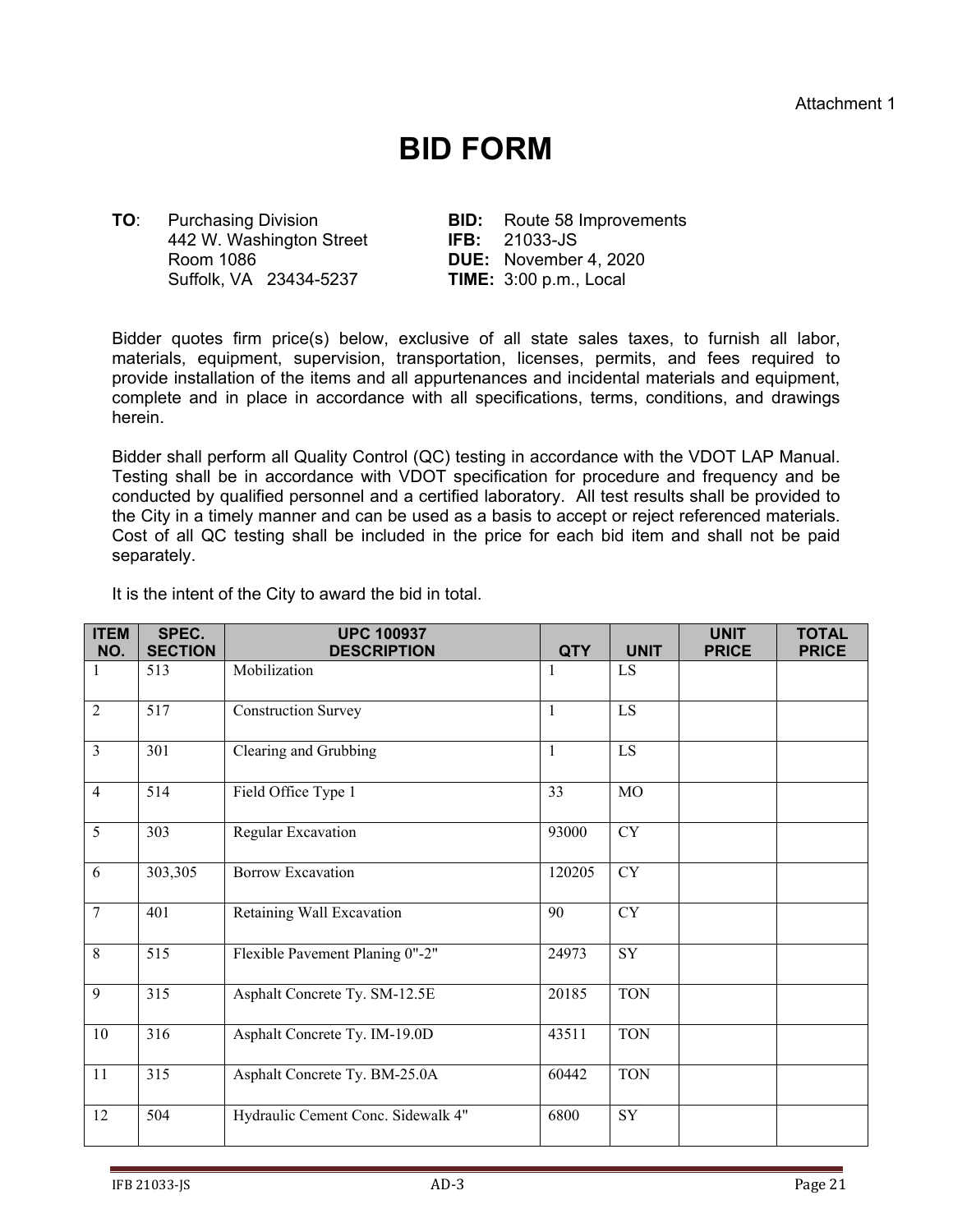| <b>ITEM</b> | SPEC.            | <b>UPC 100937</b>                     |                |                            | <b>UNIT</b>  | <b>TOTAL</b> |
|-------------|------------------|---------------------------------------|----------------|----------------------------|--------------|--------------|
| NO.         | <b>SECTION</b>   | <b>DESCRIPTION</b>                    | <b>QTY</b>     | <b>UNIT</b>                | <b>PRICE</b> | <b>PRICE</b> |
| 13          | 504              | Hydraulic Cement Conc. Sidewalk 7"    | 925            | SY                         |              |              |
| 14          | 305              | Geotextile Subgrade Stabilization     | 119430         | $\overline{\text{SY}}$     |              |              |
| 15          | <b>ATTD</b>      | Crusher Run Aggr. No. 25 or 26        | 1245           | <b>TON</b>                 |              |              |
| 16          | 316              | Concrete Entrance Pave. 7"            | 421            | SY                         |              |              |
| 17          | 308,309          | Aggr. Base Matl. Ty. I No. 21A OR 21B | 57746          | <b>TON</b>                 |              |              |
| $18\,$      | 502              | Std. Curb CG-2                        | 3610           | $\rm LF$                   |              |              |
| 19          | 502              | Radial Curb CG-2                      | 170            | $\rm LF$                   |              |              |
| 20          | 502              | Std. Curb CG-3                        | 19995          | LF                         |              |              |
| 21          | 502              | Radial Curb CG-3                      | 6342           | $\rm LF$                   |              |              |
| $22\,$      | 502              | Std. Comb. Curb & Gutter CG-6         | 3055           | $\rm LF$                   |              |              |
| 23          | $\overline{502}$ | Rad. Comb. Curb & Gutter CG-6         | 658            | $\rm LF$                   |              |              |
| 24          | 502              | Std. Comb. Curb & Gutter CG-7         | 19673          | $\rm LF$                   |              |              |
| 25          | 502              | Rad. Comb. Curb & Gutter CG-7         | 9113           | $\rm LF$                   |              |              |
| 26          | 502              | Entrance Gutter CG-9D                 | 1945           | $\overline{\text{SY}}$     |              |              |
| 27          | 502              | <b>Entrance Gutter CG-13</b>          | 1556           | SY                         |              |              |
| $28\,$      | 504              | CG-12 Detectable Warning Surface      | 270            | SY                         |              |              |
| $29\,$      | 502              | Median Strip MS-1                     | 491            | ${\rm SY}$                 |              |              |
| 30          | 505              | Guardrail GR-MGS1                     | 270            | $\rm LF$                   |              |              |
| 31          | 505              | Guardrail GR-MGS2                     | $\overline{2}$ | EA                         |              |              |
| 32          | 505              | Guardrail GR-MGS3                     | 2              | $\rm EA$                   |              |              |
| 33          | 505              | Guardrail GR-2                        | 13             | LF                         |              |              |
| 34          | 505              | Guardrail GR-9                        | $\mathbf{1}$   | EA                         |              |              |
| 35          | 505              | Guardrail GR-11                       | $\mathbf{1}$   | $\mathop{\rm EA}\nolimits$ |              |              |
| 36          | 505              | Fixed Object Attach, GR-FOA-2 TY. 1   | $\mathbf{1}$   | $\rm EA$                   |              |              |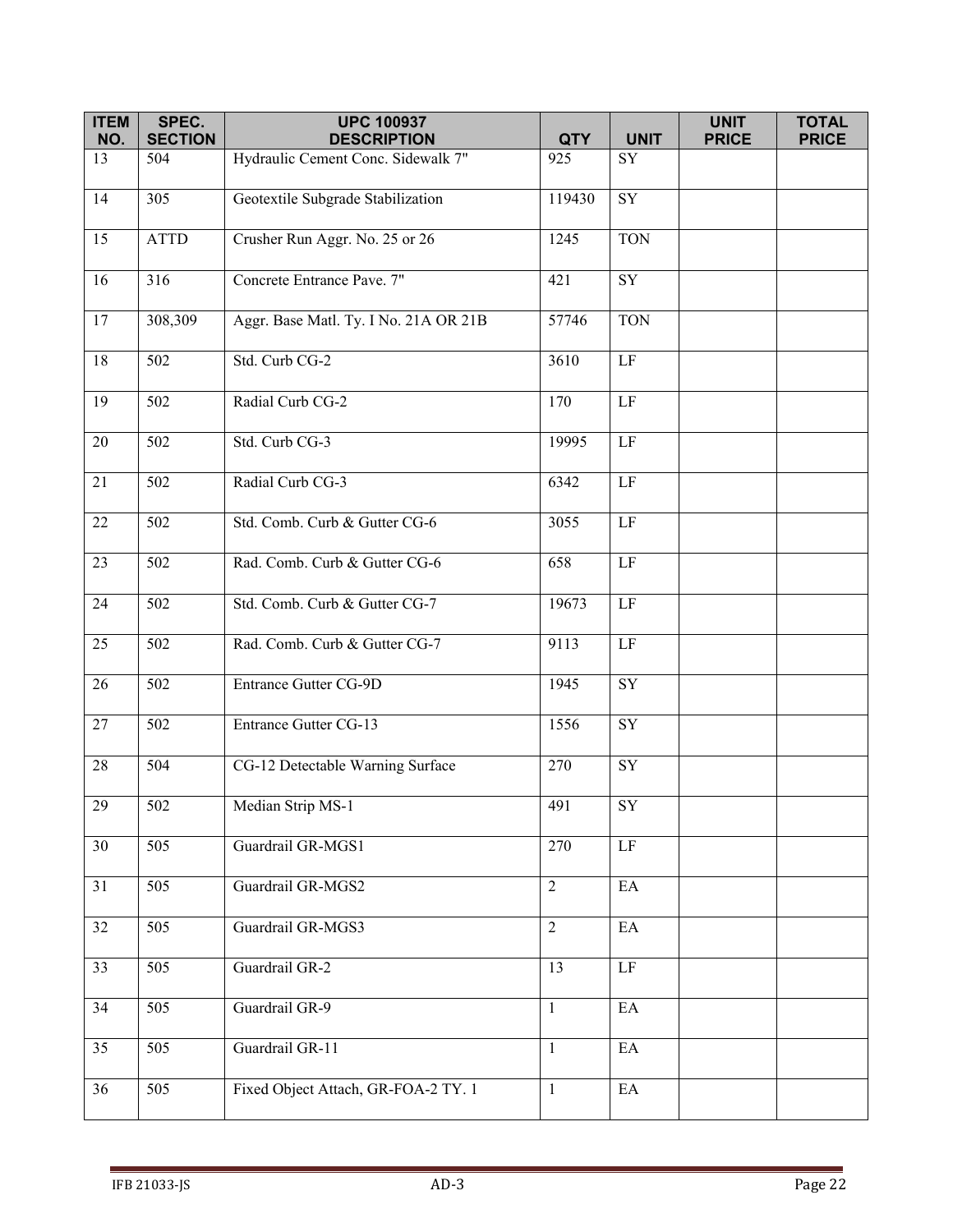| <b>ITEM</b>     | SPEC.            | <b>UPC 100937</b>                   |                |                            | <b>UNIT</b>  | <b>TOTAL</b> |
|-----------------|------------------|-------------------------------------|----------------|----------------------------|--------------|--------------|
| NO.             | <b>SECTION</b>   | <b>DESCRIPTION</b>                  | <b>QTY</b>     | <b>UNIT</b>                | <b>PRICE</b> | <b>PRICE</b> |
| 37              | 505              | Fixed Object Attach, GR-FOA-2 TY. 2 | 1              | EA                         |              |              |
| $\overline{38}$ | 506              | Retaining Wall RW-3                 | 15             | $\overline{\text{CY}}$     |              |              |
| 39              | 302              | 12" Conc. Pipe                      | 74             | $\rm LF$                   |              |              |
| 40              | 302              | 15" Conc. Pipe                      | 8423           | $\overline{LF}$            |              |              |
| 41              | 302              | 18" Conc. Pipe                      | 3685           | LF                         |              |              |
| 42              | 302              | 24" Conc. Pipe                      | 6267           | $\rm LF$                   |              |              |
| 43              | $\overline{3}02$ | 30" Conc. Pipe                      | 6629           | $\rm LF$                   |              |              |
| 44              | $\overline{302}$ | 36" Conc. Pipe                      | 1579           | LF                         |              |              |
| 45              | 302              | 42" Conc. Pipe                      | 868            | LF                         |              |              |
| 46              | 302              | 48" Conc. Pipe                      | 363            | LF                         |              |              |
| 47              | 302              | 12" End Section ES-1                | $\overline{3}$ | EA                         |              |              |
| 48              | 302              | 15" End Section ES-1                | 17             | $\mathop{\rm EA}\nolimits$ |              |              |
| 49              | 302              | 18" End Section ES-1                | 6              | EA                         |              |              |
| $\overline{50}$ | 302              | 24" End Section ES-1                | 6              | EA                         |              |              |
| 51              | 302              | 30" End Section ES-1                | $\overline{2}$ | $\mathop{\rm EA}\nolimits$ |              |              |
| 52              | 302              | 36" End Section ES-1                | $\overline{3}$ | $\mathop{\rm EA}\nolimits$ |              |              |
| 53              | 302              | 42" End Section ES-1                | 2              | $\mathop{\rm EA}\nolimits$ |              |              |
| 54              | 302              | 48" End Section ES-1                | $\overline{2}$ | $\mathop{\rm EA}\nolimits$ |              |              |
| $\overline{55}$ | 303              | Minor Structure Excavation          | 1353           | <b>CY</b>                  |              |              |
| 56              | 302              | Drop Inlet DI-1                     | 6              | $\rm EA$                   |              |              |
| 57              | 302              | Drop Inlet DI-2A, L=3.5'            | $\overline{2}$ | $\mathop{\rm EA}\nolimits$ |              |              |
| 58              | 302              | Drop Inlet DI-2B, L=4'              | 9              | $\mathop{\rm EA}\nolimits$ |              |              |
| $\overline{59}$ | 302              | Drop Inlet DI-2B, L=6'              | $\overline{7}$ | EA                         |              |              |
| 60              | 302              | Drop Inlet DI-2B, L=8'              | $\mathbf{1}$   | $\mathop{\rm EA}\nolimits$ |              |              |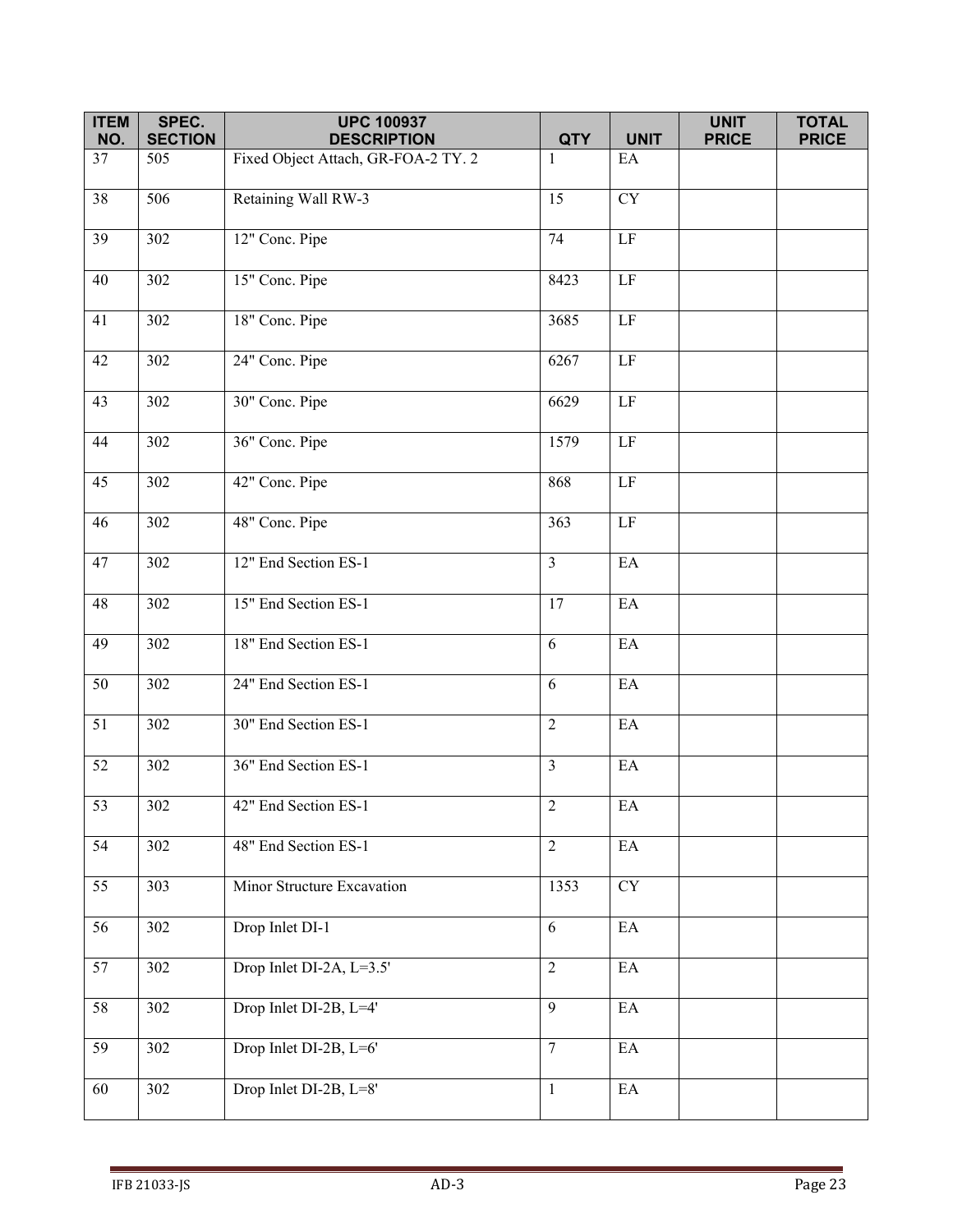| <b>ITEM</b>     | SPEC.            | <b>UPC 100937</b>         |                |                               | <b>UNIT</b>  | <b>TOTAL</b> |
|-----------------|------------------|---------------------------|----------------|-------------------------------|--------------|--------------|
| NO.             | <b>SECTION</b>   | <b>DESCRIPTION</b>        | <b>QTY</b>     | <b>UNIT</b>                   | <b>PRICE</b> | <b>PRICE</b> |
| 61              | 302              | Drop Inlet DI-2B, L=14'   | $\mathbf{1}$   | EA                            |              |              |
| 62              | 302              | Drop Inlet DI-2BB, L=4'   | $\overline{3}$ | $\mathop{\rm EA}\nolimits$    |              |              |
| 63              | 302              | Drop Inlet DI-2BB, L=6'   | $\mathbf{1}$   | $\mathop{\rm EA}\nolimits$    |              |              |
| 64              | 302              | Drop Inlet DI-2BB, L=8'   | $\mathbf{1}$   | EA                            |              |              |
| 65              | 302              | Drop Inlet DI-2C, L=6'    | $\mathbf{1}$   | $\rm EA$                      |              |              |
| 66              | 302              | Drop Inlet DI-2C, L=20'   | $\mathbf{1}$   | $\mathop{\rm EA}\nolimits$    |              |              |
| 67              | 302              | Drop Inlet DI-2D, L=4.67' | $\mathbf{1}$   | EA                            |              |              |
| $\overline{68}$ | $\overline{302}$ | Drop Inlet DI-2E, L=4'    | $\mathbf{1}$   | EA                            |              |              |
| 69              | 302              | Drop Inlet DI-2EE, L=6'   | $\mathbf{1}$   | $\mathop{\rm EA}\nolimits$    |              |              |
| $70\,$          | 302              | Drop Inlet DI-2EE, L=8'   | $\mathbf{1}$   | $\rm EA$                      |              |              |
| 71              | 302              | Drop Inlet DI-3A, L=2.5'  | 5              | $\mathop{\rm EA}\nolimits$    |              |              |
| 72              | 302              | Drop Inlet DI-3AA, L=2.5' | $\mathbf{1}$   | $\mathop{\rm EA}\nolimits$    |              |              |
| 73              | 302              | Drop Inlet DI-3B, L=4'    | 35             | $\rm EA$                      |              |              |
| 74              | 302              | Drop Inlet DI-3B, L=6'    | 38             | $\mathop{\rm EA}\nolimits$    |              |              |
| 75              | 302              | Drop Inlet DI-3B, L=8'    | 26             | EA                            |              |              |
| 76              | 302              | Drop Inlet DI-3B, L=12'   | $\mathbf{1}$   | $\mathop{\rm EA}\nolimits$    |              |              |
| 77              | 302              | Drop Inlet DI-3B, L=14'   | $\mathfrak{D}$ | $\mathop{\rm EA}\nolimits$    |              |              |
| $78\,$          | 302              | Drop Inlet DI-3BB, L=4'   | $\overline{4}$ | $\mathop{\rm EA}\nolimits$    |              |              |
| 79              | 302              | Drop Inlet DI-3BB, L=6'   | $\overline{7}$ | $\mathop{\rm EA}\nolimits$    |              |              |
| $80\,$          | 302              | Drop Inlet DI-3BB, L=8'   | $\overline{3}$ | $\rm EA$                      |              |              |
| $81\,$          | 302              | Drop Inlet DI-3BB, L=10'  | $\overline{2}$ | $\rm EA$                      |              |              |
| 82              | 302              | Drop Inlet DI-3BB, L=16'  | $\mathbf{1}$   | $\mathop{\rm EA}\nolimits$    |              |              |
| 83              | 302              | Drop Inlet DI-3C, L=6'    | 5              | $E\overline{A}$               |              |              |
| 84              | 302              | Drop Inlet DI-3C, L=8'    | $\overline{2}$ | $\mathop{\text{EA}}\nolimits$ |              |              |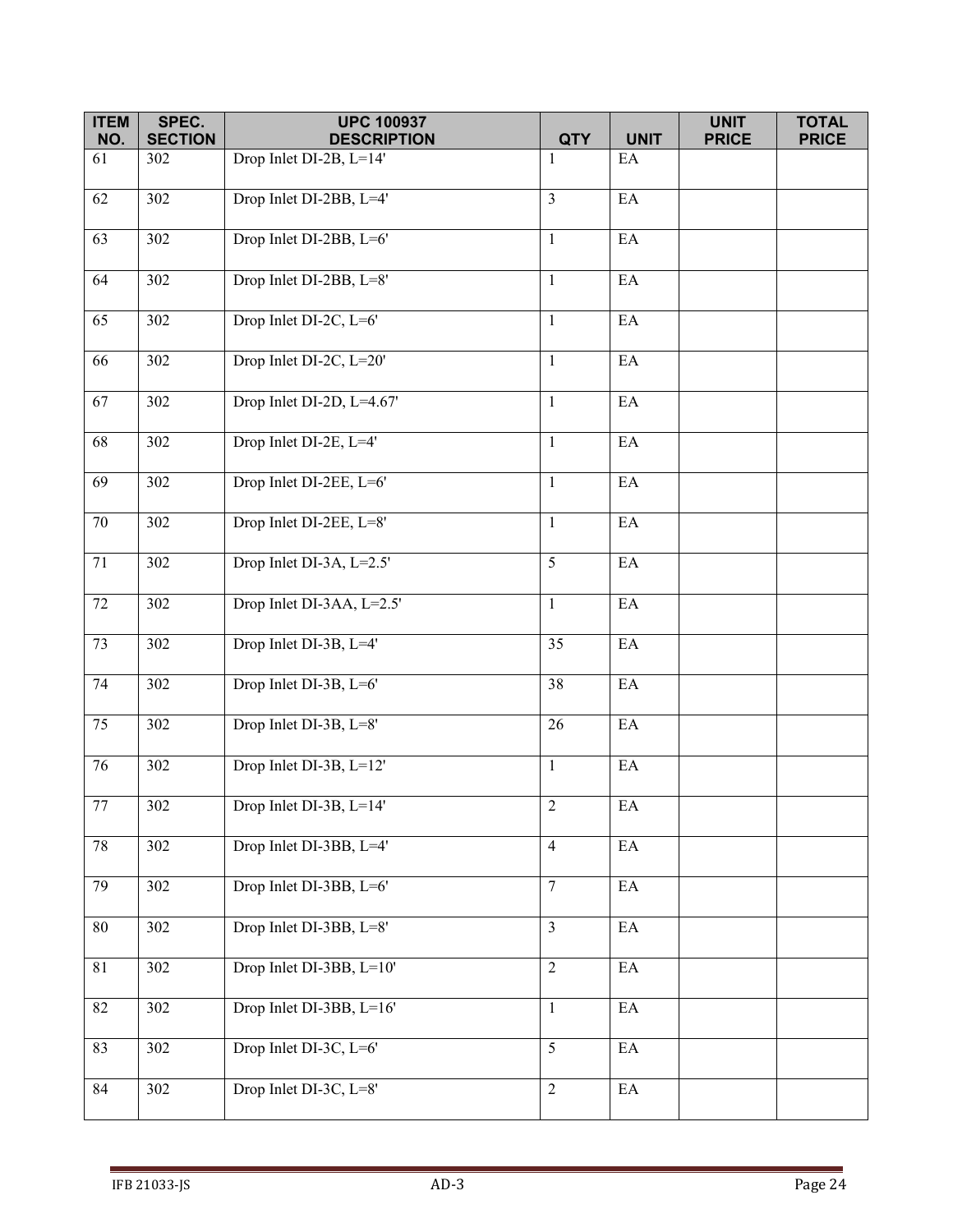| <b>ITEM</b>     | SPEC.            | <b>UPC 100937</b>                       |                              |                            | <b>UNIT</b>  | <b>TOTAL</b> |
|-----------------|------------------|-----------------------------------------|------------------------------|----------------------------|--------------|--------------|
| NO.             | <b>SECTION</b>   | <b>DESCRIPTION</b>                      | <b>QTY</b><br>$\overline{2}$ | <b>UNIT</b>                | <b>PRICE</b> | <b>PRICE</b> |
| 85              | 302              | Drop Inlet DI-3C, L=10'                 |                              | EA                         |              |              |
| 86              | $\overline{302}$ | Drop Inlet DI-3C, L=12'                 | $\overline{4}$               | EA                         |              |              |
| 87              | 302              | Drop Inlet DI-3C, L=20'                 | $\overline{3}$               | $\mathop{\rm EA}\nolimits$ |              |              |
| $88\,$          | 302              | Drop Inlet DI-3CC, L=12'                | $\mathbf{1}$                 | $\mathop{\rm EA}\nolimits$ |              |              |
| 89              | 302              | Drop Inlet DI-4A, L=4'                  | 2                            | EA                         |              |              |
| 90              | 302              | Drop Inlet DI-4AA, L=4'                 | $\mathbf{1}$                 | $\rm EA$                   |              |              |
| 91              | 302              | Drop Inlet DI-4B, L=6'                  | 9                            | EA                         |              |              |
| 92              | 302              | Drop Inlet DI-4B, L=8'                  | $\mathbf{1}$                 | EA                         |              |              |
| 93              | 302              | Drop Inlet DI-4BB, L=6'                 | $\overline{3}$               | $\rm EA$                   |              |              |
| 94              | 302              | Drop Inlet DI-4BB, L=8'                 | $\overline{2}$               | $\mathop{\rm EA}\nolimits$ |              |              |
| 95              | 302              | Drop Inlet DI-4C, L=20'                 | $\mathbf{1}$                 | EA                         |              |              |
| 96              | 302              | Drop Inlet DI-5, Grate A Type I         | 8                            | $\rm EA$                   |              |              |
| 97              | 302              | Manhole, MH-1 or 2                      | 204                          | $\rm LF$                   |              |              |
| $\overline{98}$ | 302              | Frame & Cover, MH-1                     | 34                           | $\rm EA$                   |              |              |
| 99              | 414              | Erosion Control Stone EC-1, CL I        | 283                          | <b>TON</b>                 |              |              |
| 100             | 510              | Modify Existing Structure               | 8                            | $\mathop{\rm EA}\nolimits$ |              |              |
| 101             | 302              | Storm Water Man. Drain Structure, SWM-1 | 17                           | LF                         |              |              |
| 102             | <b>PLAN</b>      | <b>Aquatic Bench Planting</b>           | $\mathbf{1}$                 | LS                         |              |              |
| 103             | 302              | Concrete Class A4 Box Culvert           | 192                          | <b>CY</b>                  |              |              |
| 104             | 302,406          | Reinf. Steel (Box Culvert)              | 33330                        | $\rm LB$                   |              |              |
| 105             | 704              | Type B Class I Pvmt Line Mrkg 4"        | 33936                        | $\rm LF$                   |              |              |
| 106             | 704              | Type B Class I Pvmt Line Mrkg 6"        | 72492                        | $\rm LF$                   |              |              |
| 107             | 704              | Type B Class I Pvmt Line Mrkg 24"       | 3455                         | $\overline{LF}$            |              |              |
| 108             | 704              | Pvmt Symb Mrkg Sgl Turn Arrow Ty B Cl I | 156                          | $\mathop{\rm EA}\nolimits$ |              |              |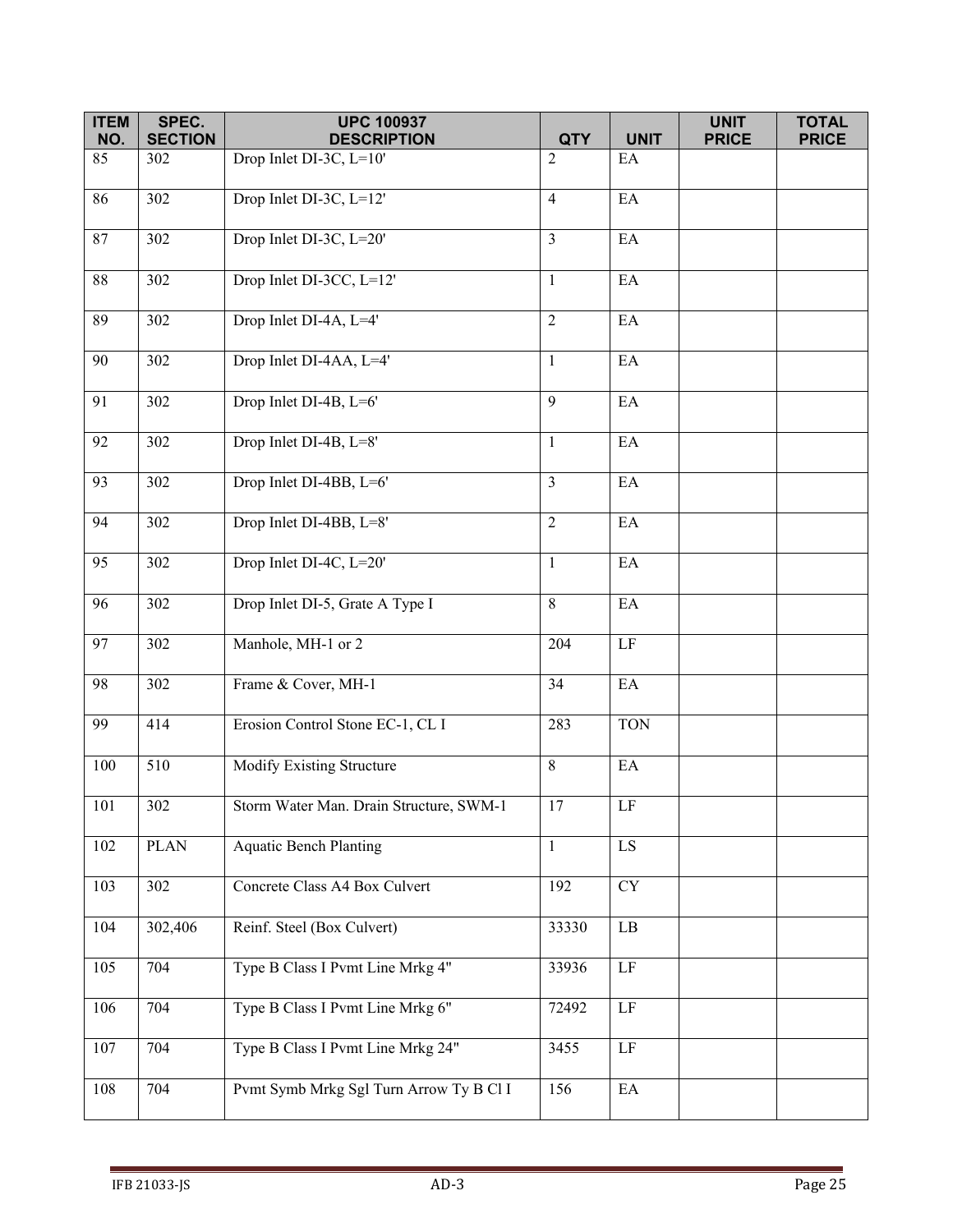| <b>ITEM</b> | SPEC.          | <b>UPC 100937</b>                                 |                |                            | <b>UNIT</b>  | <b>TOTAL</b> |
|-------------|----------------|---------------------------------------------------|----------------|----------------------------|--------------|--------------|
| NO.         | <b>SECTION</b> | <b>DESCRIPTION</b>                                | <b>QTY</b>     | <b>UNIT</b>                | <b>PRICE</b> | <b>PRICE</b> |
| 109         | 704            | Pvmt Symb Mrkg Dbl Turn Arrow Ty B Cl I           | 9              | EA                         |              |              |
| 110         | 704            | Pvmt Message Mrkg "SCHOOL"                        | $\overline{2}$ | EA                         |              |              |
| 111         | 704            | Pvmt Symb Mrkg Lane Reduction Arrow Ty B<br>Cl I  | $\mathfrak{Z}$ | EA                         |              |              |
| 112         | 704            | Pvmt Symb Mrkg Yield 1" x 1.5" Ty B Cl I          | 9              | EA                         |              |              |
| 113         | 701            | <b>Sign Panel</b>                                 | 293            | $\rm{SF}$                  |              |              |
| 114         | 700            | Sign Post STP-1, 2-1/2", 12 Gage                  | 1221           | $\rm LF$                   |              |              |
| 115         | 700            | Conc. Sign Foundation STP-1, Type A               | 111            | EA                         |              |              |
| 116         | 510            | Relocate Exist. I Post Ground Mount Sign<br>Panel | 67             | EA                         |              |              |
| 117         | 303            | Temp. Silt Fence Type A                           | 22475          | $\rm LF$                   |              |              |
| 118         | 303            | Inlet Protection, Type A                          | 17             | EA                         |              |              |
| 119         | 303            | <b>Inlet Protection</b> , Type B                  | 202            | $\mathop{\rm EA}\nolimits$ |              |              |
| 120         | 303            | Turbidity Curtain, Ty. III                        | 60             | LF                         |              |              |
| 121         | 303            | Check Dam. Rock Ty. II                            | 243            | $\mathop{\rm EA}\nolimits$ |              |              |
| 122         | 303            | <b>Culvert Inlet Protection</b>                   | 11             | EA                         |              |              |
| 123         | 602            | Topsoil Class A 2"                                | 3000           | <b>CY</b>                  |              |              |
| 124         | 602            | Topsoil Class B 2"                                | 3000           | <b>CY</b>                  |              |              |
| 125         | 603            | Regular Seed                                      | 4000           | LB                         |              |              |
| 126         | 603            | Overseeding                                       | 2500           | $\rm{LB}$                  |              |              |
| 127         | 603            | Temporary Seed                                    | 2500           | LB                         |              |              |
| 128         | 603            | Fertilizer                                        | 40000          | $\overline{LB}$            |              |              |
| 129         | 603            | Lime                                              | 40             | <b>TON</b>                 |              |              |
| 130         | 508            | Demo of Pavement Flexible                         | 29000          | SY                         |              |              |
| 131         | 508            | Demo of Pavement Rigid                            | 10300          | SY                         |              |              |
| 132         | 505            | Remove Existing Guardrail Terminal                | 6              | $\rm EA$                   |              |              |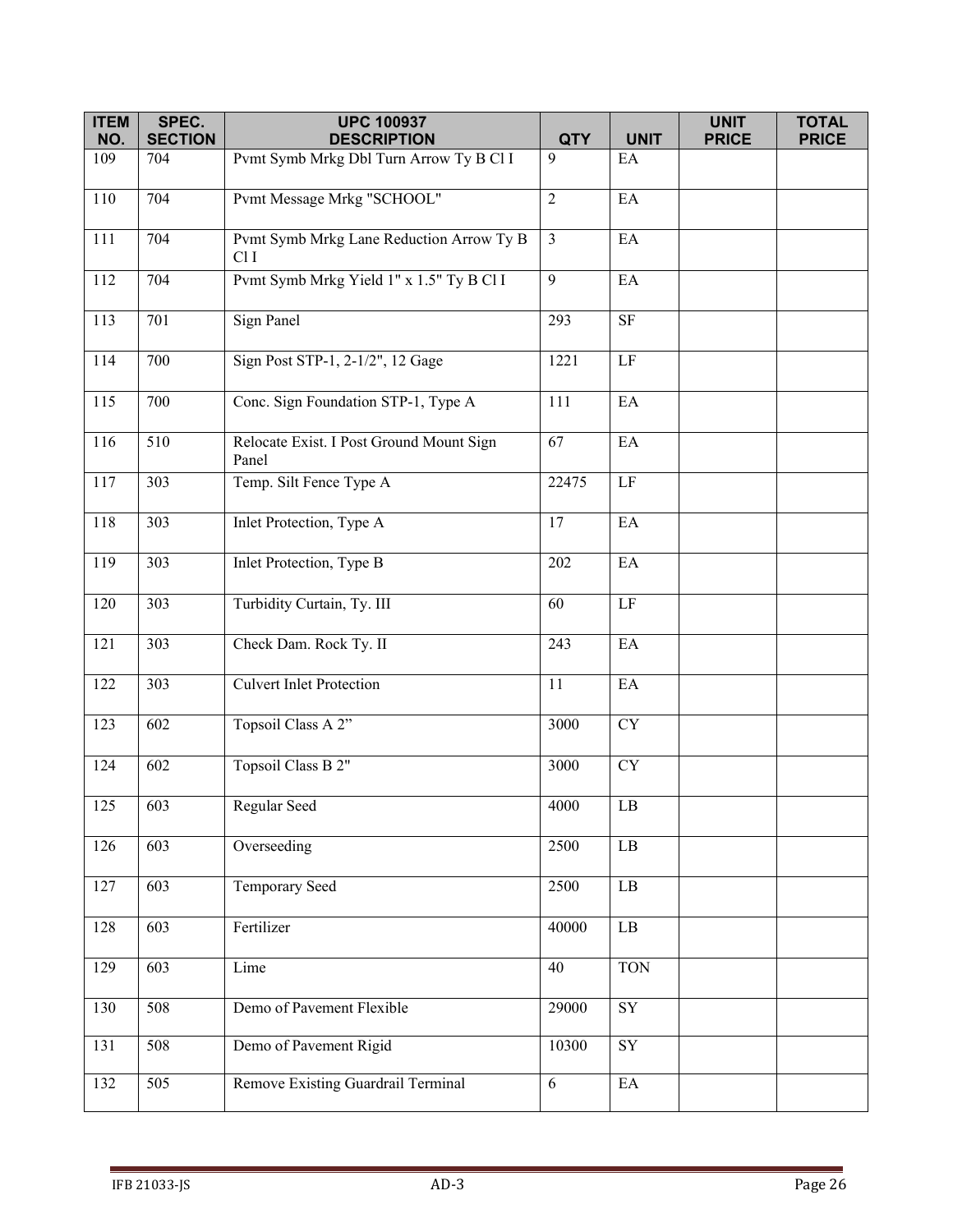| <b>ITEM</b><br>NO. | SPEC.                 | <b>UPC 100937</b><br><b>DESCRIPTION</b> | <b>QTY</b>     | <b>UNIT</b>                | <b>UNIT</b>  | <b>TOTAL</b><br><b>PRICE</b> |
|--------------------|-----------------------|-----------------------------------------|----------------|----------------------------|--------------|------------------------------|
| 133                | <b>SECTION</b><br>505 | Remove Existing Guardrail               | 860            | $\rm LF$                   | <b>PRICE</b> |                              |
|                    |                       |                                         |                |                            |              |                              |
| 134                | 510                   | Remove/Relocate Exist. Mailbox          | 106            | EA                         |              |                              |
| 135                | $\overline{510}$      | Remove Exist Pipe                       | 7392           | $\rm LF$                   |              |                              |
| 136                | 510                   | Remove Exist Drainage Structure         | 52             | EA                         |              |                              |
| 137                | 509                   | Flowable Backfill                       | 80             | <b>CY</b>                  |              |                              |
| 138                | 516                   | Closing Well                            | 10             | EA                         |              |                              |
| 139                | 605                   | Tree Natchez Crape Myrtle               | 12             | EA                         |              |                              |
| 140                | 605                   | Tree Little Gem Magnolia                | 12             | EA                         |              |                              |
| 141                | 605                   | Tree Willow Oak                         | 5              | EA                         |              |                              |
| 142                | 605                   | Tree Bosque Elm                         | $\overline{4}$ | EA                         |              |                              |
| 143                | 605                   | Shrub Steeds Holly                      | 21             | EA                         |              |                              |
| 144                | 605                   | Shrub Nellie Stephens Holly             | 11             | EA                         |              |                              |
| 145                | 605                   | Shrub Sargents Juniper                  | 50             | EA                         |              |                              |
| 146                | 605                   | Shrub Ruby Loropetalum Fringe Flower    | 20             | EA                         |              |                              |
| 147                | 605                   | Shrub Autumn Bravo Encore Azalea        | 21             | EA                         |              |                              |
| 148                | 605                   | Shrub Double Knock Out Red Rose         | 8              | EA                         |              |                              |
| 149                | <b>PLAN</b>           | 4' High Ornamental Fence                | 155            | $\rm LF$                   |              |                              |
| 150                | <b>PLAN</b>           | Masonry Columns                         | $\overline{2}$ | EA                         |              |                              |
| 151                | 700                   | 4 Conductor Cable                       | 48367          | LF                         |              |                              |
| 152                | 700                   | 6 Conductor Cable                       | 20750          | $\rm LF$                   |              |                              |
| 153                | 808                   | Fiber Optic Cable 144 Strand            | 14574          | $\rm LF$                   |              |                              |
| 154                | 808                   | Fiber Optic Drop Cable 12 Strand        | 364            | $\rm LF$                   |              |                              |
| 155                | 510                   | Modify Underground Splice Enclosure     | $\mathbf{1}$   | EA                         |              |                              |
| 156                | 808                   | Underground Splice Enclosure            | $\overline{4}$ | $\mathop{\rm EA}\nolimits$ |              |                              |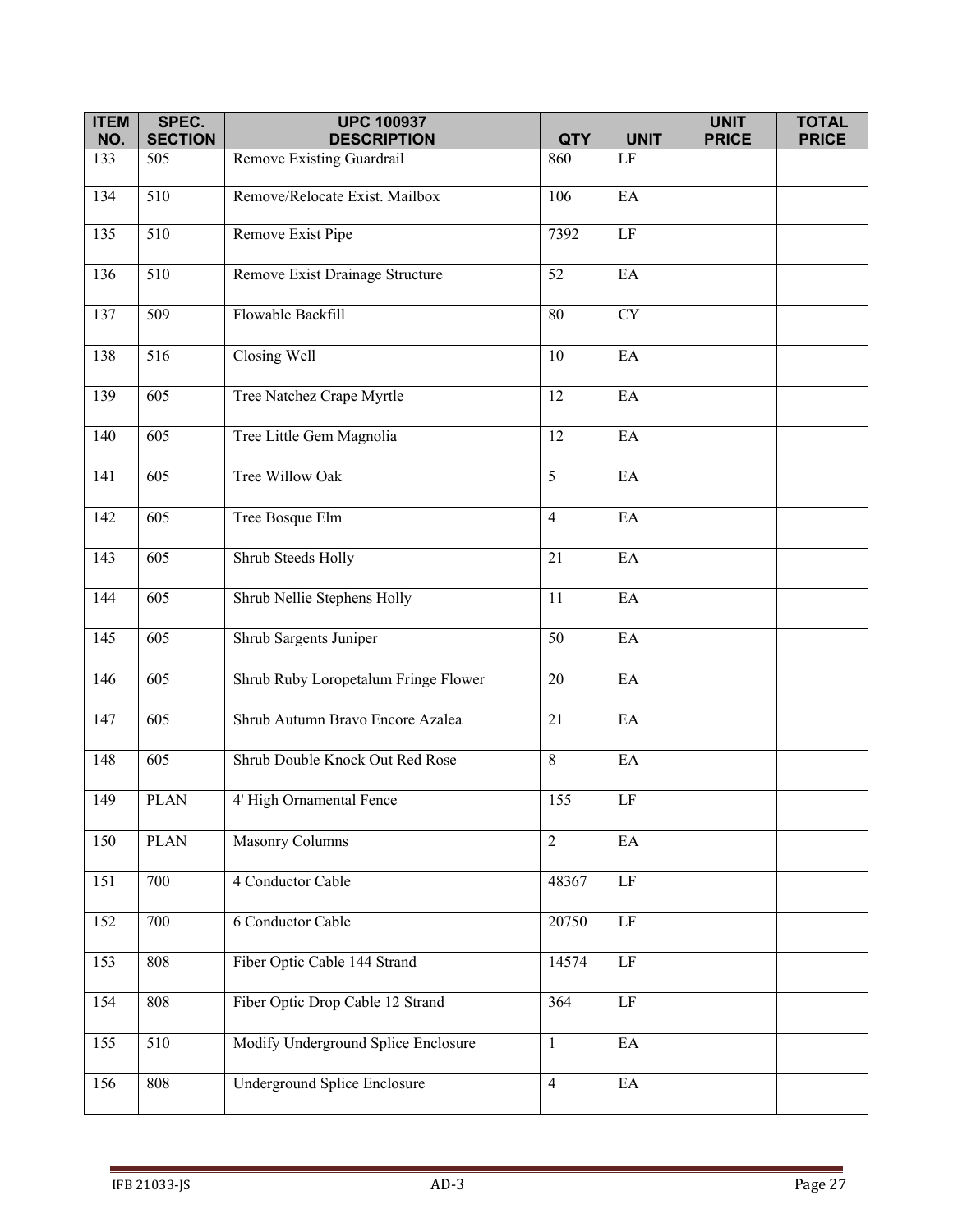| <b>ITEM</b> | SPEC.          | <b>UPC 100937</b>                                       |                         |                            | <b>UNIT</b>  | <b>TOTAL</b> |
|-------------|----------------|---------------------------------------------------------|-------------------------|----------------------------|--------------|--------------|
| NO.         | <b>SECTION</b> | <b>DESCRIPTION</b>                                      | <b>QTY</b>              | <b>UNIT</b>                | <b>PRICE</b> | <b>PRICE</b> |
| 157         | 809            | Managed Field Ethernet Switch 100 MBPS                  | $\overline{4}$          | EA                         |              |              |
| 158         | 809            | Distribution SFP Module 100 MBPS, LC, and<br>Short Haul | 8                       | EA                         |              |              |
| 159         | 700            | 2" PVC Conduit (SCH. 40)                                | 12784                   | $\rm LF$                   |              |              |
| 160         | 700            | 2" HDPE Conduit (SCH. 80)                               | 2967                    | $\rm LF$                   |              |              |
| 161         | 700            | Trench Excavation ECI-1                                 | 12784                   | $\rm LF$                   |              |              |
| 162         | 700            | Bored Conduit 2"                                        | 2967                    | $\rm LF$                   |              |              |
| 163         | 700            | Junction Box JB-S1                                      | 118                     | EA                         |              |              |
| 164         | 700            | Junction Box JB-S2                                      | 53                      | EA                         |              |              |
| 165         | 700            | Junction Box JB-S3                                      | 5                       | EA                         |              |              |
| 166         | 700            | Electrical Service SE-9 Type B                          | $\overline{2}$          | EA                         |              |              |
| 167         | 705            | Control Center CCW-1 Type B                             | $\overline{2}$          | EA                         |              |              |
| 168         | <b>ATTD</b>    | <b>Lighting Controller Gateway</b>                      | $\overline{2}$          | EA                         |              |              |
| 169         | <b>ATTD</b>    | <b>Lighting Controller Node</b>                         | 180                     | EA                         |              |              |
| 170         | <b>ATTD</b>    | Roadway Luminaire (35FT MH, Dual 12FT<br>Arms, 244W)    | 67                      | EA                         |              |              |
| 171         | <b>ATTD</b>    | Roadway Luminaire (35FT MH, 12FT Arms,<br>244W)         | 46                      | EA                         |              |              |
| 172         | <b>ATTD</b>    | City Standard Traffic Signal Cabinet                    | $\overline{3}$          | EA                         |              |              |
| 173         | ATTD           | City Standard Traffic Signal Controller                 | $\mathfrak{Z}$          | EA                         |              |              |
| 174         | 700            | Concrete Foundation (CF-3)                              | $\overline{3}$          | EA                         |              |              |
| 175         | 703            | Uninterruptible Power Supply Cabinet<br>(Detached)      | $\overline{3}$          | EA                         |              |              |
| 176         | <b>ATTD</b>    | Traffic UPS System with Natural Gas<br>Generator Backup | $\overline{\mathbf{3}}$ | EA                         |              |              |
| 177         | 700            | Pedestal Pole (PF-2 15')                                | $\mathbf{1}$            | $\mathop{\rm EA}\nolimits$ |              |              |
| 178         | 700            | Pedestal Pole (PF-2 10')                                | 24                      | EA                         |              |              |
| 179         | 700            | Concrete Foundation (PF-2)                              | 25                      | EA                         |              |              |
| 180         | 700            | Signal Pole (MP-3, Type A)                              | $\overline{2}$          | $\rm EA$                   |              |              |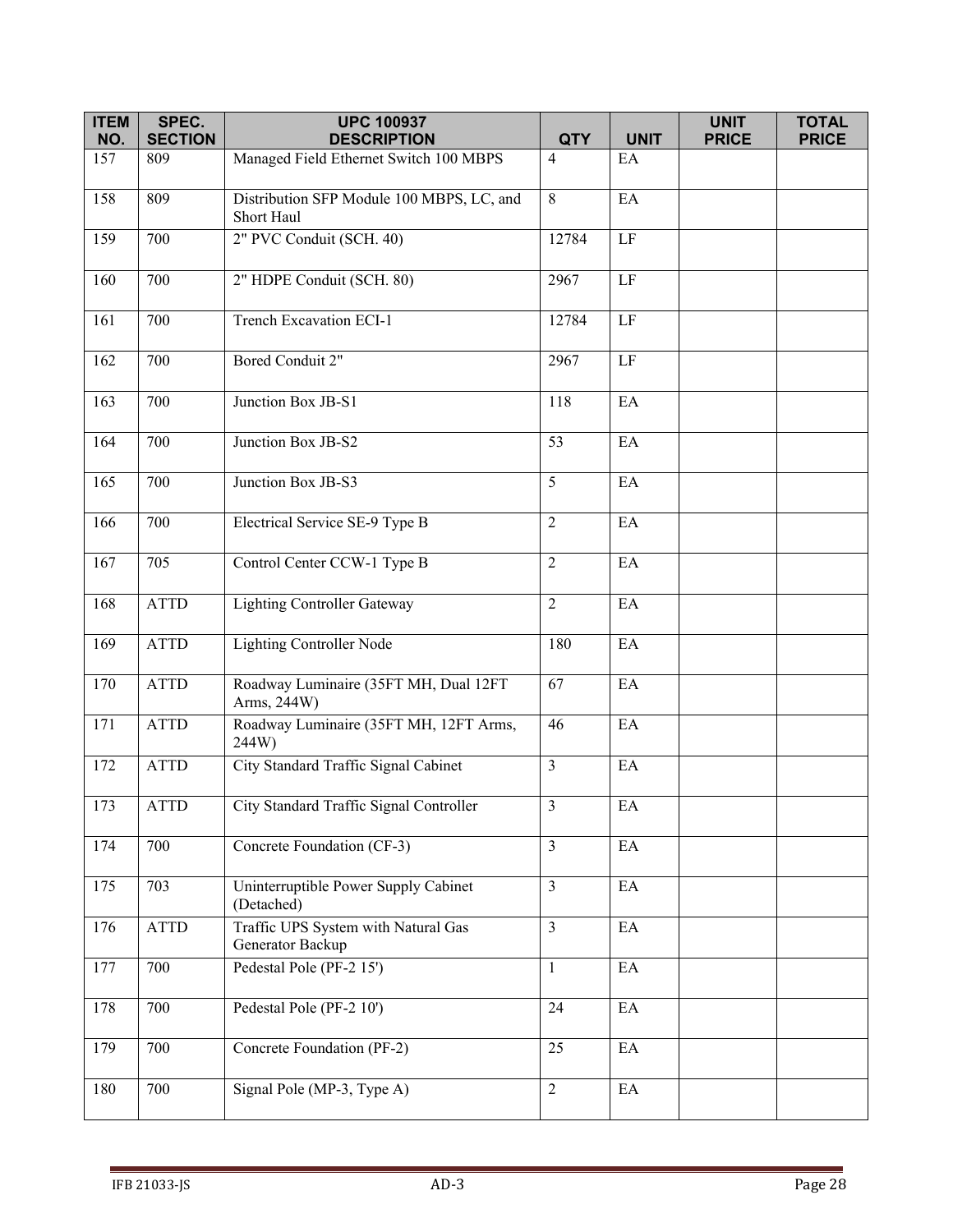| <b>ITEM</b> | SPEC.                 | <b>UPC 100937</b>                                        |                 |                            | <b>UNIT</b>  | <b>TOTAL</b> |
|-------------|-----------------------|----------------------------------------------------------|-----------------|----------------------------|--------------|--------------|
| NO.<br>181  | <b>SECTION</b><br>700 | <b>DESCRIPTION</b>                                       | <b>QTY</b><br>1 | <b>UNIT</b><br>EA          | <b>PRICE</b> | <b>PRICE</b> |
|             |                       | Signal Pole (MP-3, Type D)                               |                 |                            |              |              |
| 182         | 700                   | Signal Pole (MP-3, Type B1)                              | $\tau$          | EA                         |              |              |
| 183         | 700                   | Signal Pole (MP-3, Type E1)                              | $\overline{2}$  | EA                         |              |              |
| 184         | 700                   | Mast Arm (35')                                           | $\mathbf{1}$    | EA                         |              |              |
| 185         | 700                   | Mast Arm (40')                                           | $\overline{2}$  | EA                         |              |              |
| 186         | 700                   | Mast Arm (55')                                           | $\mathbf{1}$    | EA                         |              |              |
| 187         | 700                   | Mast Arm (65')                                           | $\overline{3}$  | EA                         |              |              |
| 188         | 700                   | Mast Arm (70')                                           | $\overline{2}$  | $\mathop{\rm EA}\nolimits$ |              |              |
| 189         | 700                   | Mast Arm (75')                                           | $\mathfrak{Z}$  | EA                         |              |              |
| 190         | 700                   | Concrete Foundation (PF-8, no wing walls)                | 12              | EA                         |              |              |
| 191         | 703                   | Traffic Signal Head Section, (LED 12", HVS<br>Backplate) | 192             | $\rm EA$                   |              |              |
| 192         | 703                   | Pedestrian Signal Head (SP-8)                            | 28              | EA                         |              |              |
| 193         | 703                   | Hanger Assembly (SM-3 One-Way)                           | 62              | $\mathop{\rm EA}\nolimits$ |              |              |
| 194         | 703                   | Hanger Assembly (SMB-1 One-Way)                          | $\mathbf{1}$    | $\mathop{\rm EA}\nolimits$ |              |              |
| 195         | 703                   | Hanger Assembly (SMB-3 One-Way)                          | 28              | EA                         |              |              |
| 196         | 701                   | Sign Panel                                               | 189             | <b>SF</b>                  |              |              |
| 197         | 703                   | Pedestrian Actuation (PA-2)                              | 26              | $\mathop{\rm EA}\nolimits$ |              |              |
| 198         | 700                   | Electrical Service (SE-5)                                | $\mathfrak{Z}$  | EA                         |              |              |
| 199         | 700                   | Electrical Service Grounding Electrode (10-<br>foot)     | $\overline{3}$  | EA                         |              |              |
| 200         | 700                   | Junction Box (JB-S2)                                     | 13              | $\mathop{\rm EA}\nolimits$ |              |              |
| 201         | 700                   | Junction Box (JB-S3)                                     | $\mathfrak{Z}$  | EA                         |              |              |
| 202         | 700                   | Conduit (2" GRS)                                         | 90              | $\rm LF$                   |              |              |
| 203         | 700                   | Conduit (2" PVC)                                         | 340             | LF                         |              |              |
| 204         | 700                   | Conduit (3" PVC)                                         | 755             | $\overline{\rm LF}$        |              |              |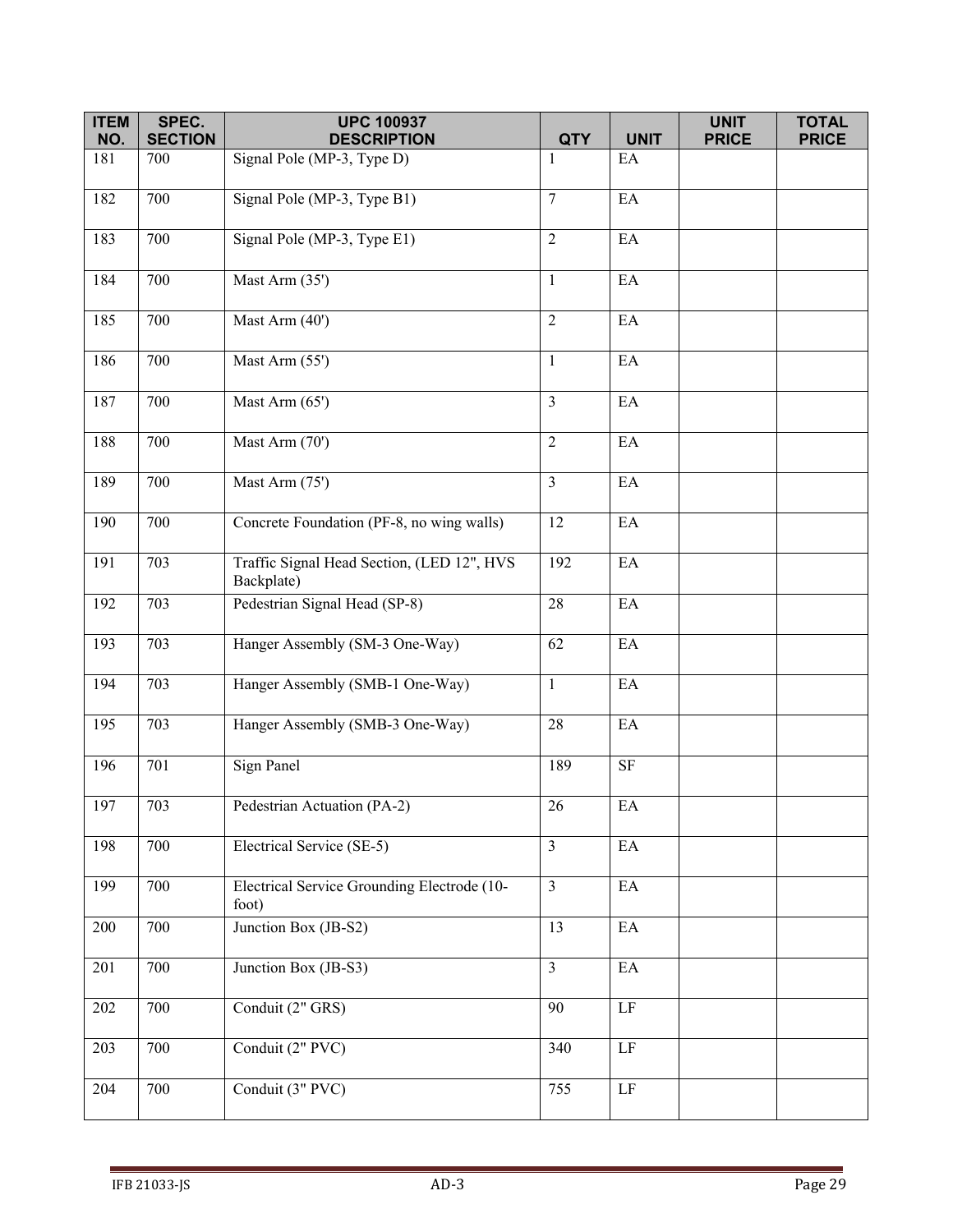| <b>ITEM</b><br>NO. | SPEC.<br><b>SECTION</b> | <b>UPC 100937</b><br><b>DESCRIPTION</b>                                                                  |                    | <b>UNIT</b>                | <b>UNIT</b><br><b>PRICE</b> | <b>TOTAL</b><br><b>PRICE</b> |
|--------------------|-------------------------|----------------------------------------------------------------------------------------------------------|--------------------|----------------------------|-----------------------------|------------------------------|
| 205                | 700                     | Bored Conduit (3" HDPE)                                                                                  | <b>QTY</b><br>1840 | LF                         |                             |                              |
|                    |                         |                                                                                                          |                    |                            |                             |                              |
| 206                | 700                     | Conduit (4" PVC)                                                                                         | 10                 | $\overline{LF}$            |                             |                              |
| 207                | 700                     | Bored Conduit (4" HDPE)                                                                                  | 480                | $\rm LF$                   |                             |                              |
| 208                | 700                     | Conductor Cable, 1C/6 AWG                                                                                | 270                | $\rm LF$                   |                             |                              |
| 209                | 700                     | Conductor Cable, 2C/14 AWG                                                                               | 6600               | $\rm LF$                   |                             |                              |
| 210                | 700                     | Conductor Cable, 5C/14 AWG                                                                               | 17300              | $\rm LF$                   |                             |                              |
| 211                | 700                     | Conductor Cable, 7C/14 AWG                                                                               | 6650               | $\rm LF$                   |                             |                              |
| 212                | 700                     | Conductor Cable, 3C/12 AWG                                                                               | 4350               | $\rm LF$                   |                             |                              |
| 213                | 703                     | <b>Emergency Vehicle Preemption Detection</b><br>System (4 Way)                                          | $\overline{4}$     | EA                         |                             |                              |
| 214                | 703                     | <b>Emergency Vehicle Preemption Detector Cable</b>                                                       | 4450               | $\rm LF$                   |                             |                              |
| 215                | <b>ATTD</b>             | Wifi Detector                                                                                            | $\overline{3}$     | $\mathop{\rm EA}\nolimits$ |                             |                              |
| 216                | <b>ATTD</b>             | Video Detection System                                                                                   | $\overline{3}$     | EA                         |                             |                              |
| 217                | <b>ATTD</b>             | Video Detection Cable                                                                                    | 6350               | $\rm LF$                   |                             |                              |
| 218                | <b>ATTD</b>             | Pan/Tilt/Zoom Camera and Equipment                                                                       | $\overline{3}$     | EA                         |                             |                              |
| 219                | <b>ATTD</b>             | Pan/Tilt/Zoom Cable                                                                                      | 600                | $\rm LF$                   |                             |                              |
| 220                | <b>ATTD</b>             | LED Internally Illuminated Street Name Sign<br>(96", Mast Arm Mounted, Single Face, Single<br>Text Line) | 9                  | EA                         |                             |                              |
| 221                | <b>ATTD</b>             | LED Internally Illuminated Street Name Sign<br>(96", Mast Arm Mounted, Single Face, Double<br>Text Line) | $\overline{4}$     | EA                         |                             |                              |
| 222                | 700                     | Trench Excavation (ECI-1)                                                                                | 625                | $\rm LF$                   |                             |                              |
| 223                | <b>ATTD</b>             | Remove Existing Signal Equipment                                                                         | $\overline{3}$     | $\mathop{\hbox{\rm LS}}$   |                             |                              |
| 224                | 511                     | <b>Allaying Dust</b>                                                                                     | 675                | <b>HR</b>                  |                             |                              |
| 225                | 512                     | Group 2 Channelizing Devices                                                                             | 845000             | <b>DAY</b>                 |                             |                              |
| 226                | 512                     | Type III 3 Barricade 8'                                                                                  | 80                 | EA                         |                             |                              |
| 227                | 512                     | Traffic Barrier Ser. Conc. MB-7D PC                                                                      | 6000               | LF                         |                             |                              |
| 228                | 512                     | Electronic Arrow Board                                                                                   | 28800              | HR                         |                             |                              |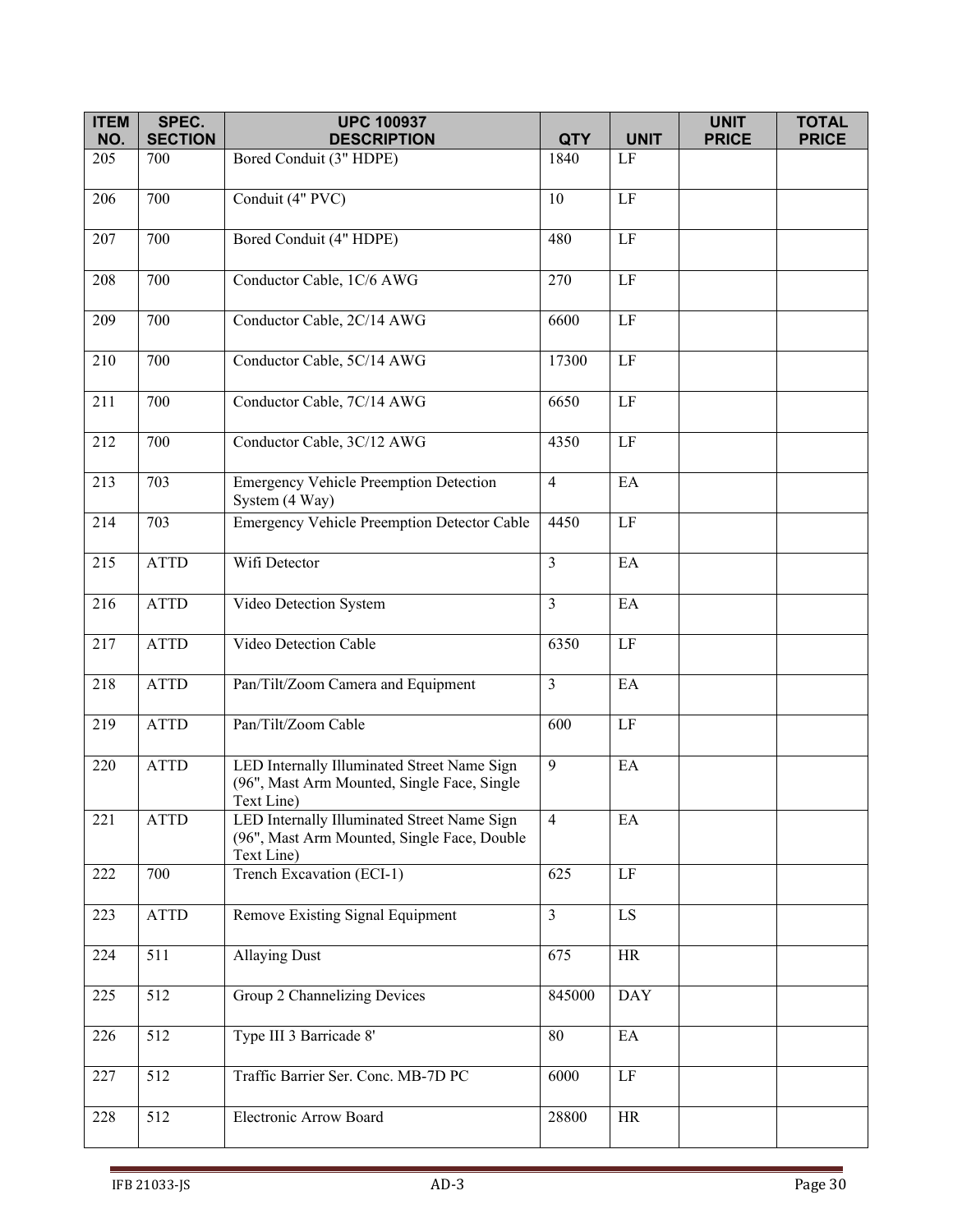| <b>ITEM</b> | SPEC.            | <b>UPC 100937</b>                                               |                 |                        | <b>UNIT</b>  | <b>TOTAL</b> |
|-------------|------------------|-----------------------------------------------------------------|-----------------|------------------------|--------------|--------------|
| NO.         | <b>SECTION</b>   | <b>DESCRIPTION</b>                                              | <b>QTY</b>      | <b>UNIT</b>            | <b>PRICE</b> | <b>PRICE</b> |
| 229         | 512              | <b>Truck Mounted Attenuator</b>                                 | 21600           | <b>HR</b>              |              |              |
| 230         | $\overline{5}12$ | Impact Atten. Ser. Ty. 1 TL-3, >=40 MPH                         | 16              | EA                     |              |              |
| 231         | 512              | Port. Changeable Mess. Sign                                     | 21600           | <b>HR</b>              |              |              |
| 232         | 512              | Flagger Service                                                 | 640             | <b>HR</b>              |              |              |
| 233         | <b>ATTD</b>      | <b>Uniformed Flaggers</b>                                       | 384             | <b>HR</b>              |              |              |
| 234         | 512              | Eradication of Exist. Linear Pvmt Marking                       | 100000          | $\rm LF$               |              |              |
| 235         | 512              | Type D Class II Temp Pvmt Mrkg 4"                               | 289343          | $\rm LF$               |              |              |
| 236         | $\overline{5}12$ | Type D Class II Temp Pvmt Mrkg 6"                               | 11550           | $\rm LF$               |              |              |
| 237         | 512              | Type D Class II Temp Pvmt Mrkg 24"                              | 1290            | $\rm LF$               |              |              |
| 238         | 512              | Sign Wood Post 4" x 4"                                          | 1770            | $\rm LF$               |              |              |
| 239         | 512              | Temporary (Construction) Sign                                   | 2000            | $\rm SF$               |              |              |
| 240         | 512              | Temp. Pvmt Symbol Mrkg (Single Turn<br>Arrow), Ty. A            | 109             | EA                     |              |              |
| 241         | 512              | Temporary Traffic Control Signal (Centerpoint<br>Drive)         | $\mathbf{1}$    | LS                     |              |              |
| 242         | 512              | Temporary Traffic Control Signal (Kenyon<br>Rd/Forest Glen Dr)  | $\mathbf{1}$    | LS                     |              |              |
| 243         | 512              | Temporary Traffic Control Signal (Northbrook<br>Ave/Manning Rd) | $\mathbf{1}$    | LS                     |              |              |
| 244         | 512              | Temporary Traffic Control Signal (Staley Dr)                    | $\mathbf{1}$    | LS                     |              |              |
| 245         | 520              | Fire Hydrant                                                    | 23              | $\mathbf{E}\mathbf{A}$ |              |              |
| 246         | 520              | 3/4" Water Meter Box & Yoke                                     | 9               | EA                     |              |              |
| 247         | 520              | 1" Water Meter Box & Yoke                                       | $5\overline{)}$ | EA                     |              |              |
| 248         | 520              | 3/4" Water Service Line                                         | 275             | LF                     |              |              |
| 249         | 520              | 1" Water Service Line                                           | 372             | $\rm LF$               |              |              |
| 250         | 520              | Reconstruct Exist Manhole                                       | 20              | <b>VF</b>              |              |              |
| 251         | 520              | 4" DI Water Main                                                | 45              | $\rm LF$               |              |              |
| 252         | 520              | 6" DI Water Main                                                | 622             | $\rm LF$               |              |              |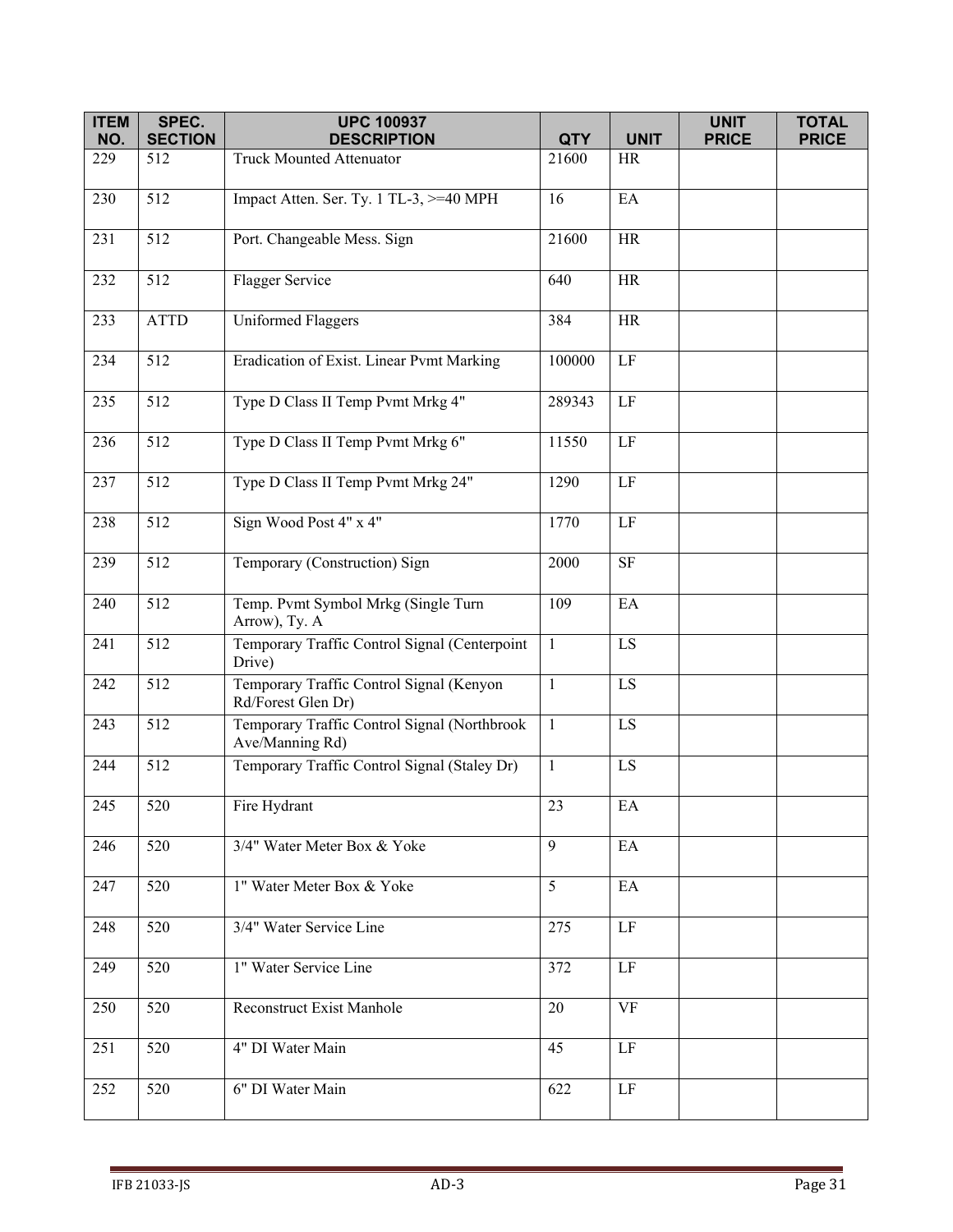| <b>ITEM</b><br>NO.          | SPEC.<br><b>SECTION</b> | <b>UPC 100937</b><br><b>DESCRIPTION</b> | <b>QTY</b>      | <b>UNIT</b>                | <b>UNIT</b><br><b>PRICE</b> | <b>TOTAL</b><br><b>PRICE</b> |
|-----------------------------|-------------------------|-----------------------------------------|-----------------|----------------------------|-----------------------------|------------------------------|
| 253                         | 520                     | 8" DI Water Main                        | 539             | $\rm LF$                   |                             |                              |
| 254                         | 520                     | 10" DI Water Main                       | 58              | $\rm LF$                   |                             |                              |
| 255                         | 520                     | 12" DI Water Main                       | 160             | $\rm LF$                   |                             |                              |
| 256                         | 520                     | 20" DI Water Main                       | 1100            | $\rm LF$                   |                             |                              |
| 257                         | 520                     | 2" DI Force Main                        | 55              | $\rm LF$                   |                             |                              |
| 258                         | 520                     | 4" DI Force Main                        | 20              | $\rm LF$                   |                             |                              |
| 259                         | 520                     | 6" DI Force Main                        | 405             | $\rm LF$                   |                             |                              |
| 260                         | $\overline{520}$        | 8" DI Force Main                        | $\overline{43}$ | $\rm LF$                   |                             |                              |
| 261                         | $\overline{520}$        | 10" DI Force Main                       | 1448            | LF                         |                             |                              |
| 262                         | 520                     | 4" Gate Valve & Box                     | $\mathbf{1}$    | $\mathop{\rm EA}\nolimits$ |                             |                              |
| 263                         | $\overline{520}$        | 6" Gate Valve & Box                     | 10              | EA                         |                             |                              |
| 264                         | $\overline{520}$        | 16" Gate Valve & Box                    | $\mathbf{1}$    | EA                         |                             |                              |
| 265                         | 520                     | 8"x6" Tapping Sleeve & Valve            | $\overline{4}$  | EA                         |                             |                              |
| 266                         | 520                     | 20"x6" Tee                              | 1               | EA                         |                             |                              |
| 267                         | 520                     | 20"x8" Tapping Sleeve & Valve           | $\overline{2}$  | EA                         |                             |                              |
| 268                         | 520                     | 20" 22.5° Bend Water                    | 24              | EA                         |                             |                              |
| 269                         | 520                     | 20" 45° Bend Water                      | 14              | EA                         |                             |                              |
| 270                         | 520                     | 20" Sleeve Water                        | 13              | $\mathop{\rm EA}\nolimits$ |                             |                              |
| 271                         | 510                     | Adjust Exist. Aire Vent Box             | 14              | EA                         |                             |                              |
| 272                         | 510                     | Adjust Exist. Valve Box                 | 52              | EA                         |                             |                              |
| 273                         | $\overline{509}$        | Flowable Fill Utility Abandon           | 797             | $\overline{\text{CY}}$     |                             |                              |
| 274                         | $\overline{520}$        | 6" Offset Existing Pipe                 | $\overline{55}$ | $\overline{LF}$            |                             |                              |
| 275                         | 520                     | 8" Offset Existing Pipe                 | 148             | $\rm LF$                   |                             |                              |
| 276                         | 520                     | 10" Offset Existing Pipe                | $\overline{56}$ | $\rm LF$                   |                             |                              |
| 277                         | 520                     | 20" Offset Existing Pipe                | 115             | $\rm LF$                   |                             |                              |
| 278                         | 520                     | 24" Offset Existing Pipe                | 64              | $\rm LF$                   |                             |                              |
| 279                         | 520                     | Sanitary Sewer Manhole                  | $\overline{2}$  | $\mathop{\rm EA}\nolimits$ |                             |                              |
| UPC 100937 TOTAL BID PRICE: |                         |                                         |                 | $\boldsymbol{\mathsf{S}}$  |                             |                              |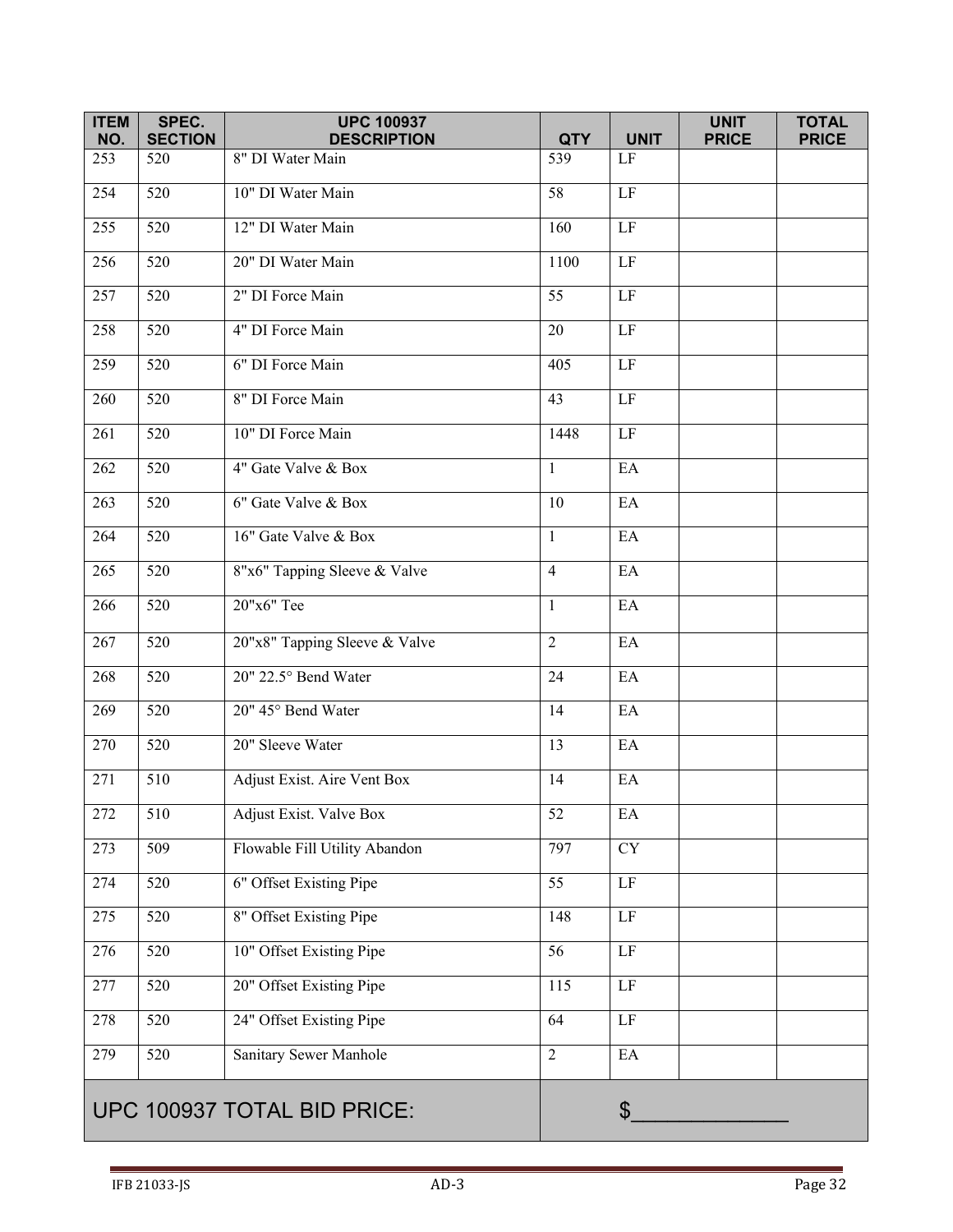| <b>ITEM</b><br>NO. | SPEC.<br><b>SECTION</b> | <b>UPC 104359</b><br><b>DESCRIPTION</b> | <b>QTY</b>   | <b>UNIT</b>            | <b>UNIT</b><br><b>PRICE</b> | <b>TOTAL</b><br><b>PRICE</b> |
|--------------------|-------------------------|-----------------------------------------|--------------|------------------------|-----------------------------|------------------------------|
| $\mathbf{1}$       | 513                     | Mobilization                            | 1            | LS.                    |                             |                              |
|                    |                         |                                         |              |                        |                             |                              |
| $\overline{2}$     | 517                     | <b>Construction Survey</b>              | $\mathbf{1}$ | LS                     |                             |                              |
| $\overline{3}$     | 301                     | Clearing and Grubbing                   | $\mathbf{1}$ | $\overline{LS}$        |                             |                              |
| $\overline{4}$     | 514                     | Field Office Type 1                     | 12           | $_{\rm MO}$            |                             |                              |
| 5                  | 303                     | Regular Excavation                      | 15000        | ${\rm CY}$             |                             |                              |
| 6                  | 303,305                 | <b>Borrow Excavation</b>                | 13000        | $\overline{CY}$        |                             |                              |
| $\overline{7}$     | $\overline{515}$        | Flexible Pavement Planing 0"-2"         | 3192         | $\overline{\text{SY}}$ |                             |                              |
| $\,8\,$            | 315                     | Asphalt Concrete Ty. SM-12.5E           | 2837         | <b>TON</b>             |                             |                              |
| 9                  | 316                     | Asphalt Concrete Ty. IM-19.0D           | 6911         | <b>TON</b>             |                             |                              |
| $10\,$             | 315                     | Asphalt Concrete Ty. BM-25.0A           | 9992         | <b>TON</b>             |                             |                              |
| 11                 | 504                     | Hydraulic Cement Conc. Sidewalk 4"      | 747          | ${\rm SY}$             |                             |                              |
| 12                 | $\overline{504}$        | Hydraulic Cement Conc. Sidewalk 7"      | 109          | ${\rm SY}$             |                             |                              |
| 13                 | 305                     | Geotextile Subgrade Stabilization       | 13924        | ${\rm SY}$             |                             |                              |
| 14                 | <b>ATTD</b>             | Crusher Run Aggr. No. 25 or 26          | 190          | <b>TON</b>             |                             |                              |
| 15                 | 308,309                 | Aggr. Base Matl. Ty. I No. 21A OR 21B   | 6604         | <b>TON</b>             |                             |                              |
| 16                 | 502                     | Std. Curb CG-2                          | 565          | $\rm LF$               |                             |                              |
| 17                 | 502                     | Radial Curb CG-2                        | 1475         | LF                     |                             |                              |
| 18                 | 502                     | Std. Curb CG-3                          | 178          | LF                     |                             |                              |
| 19                 | 502                     | Radial Curb CG-3                        | 1860         | LF                     |                             |                              |
| 20                 | 502                     | Std. Comb. Curb & Gutter CG-6           | 538          | LF                     |                             |                              |
| 21                 | 502                     | Rad. Comb. Curb & Gutter CG-6           | 971          | LF                     |                             |                              |
| 22                 | 502                     | Std. Comb. Curb & Gutter CG-7           | 334          | $\rm LF$               |                             |                              |
| 23                 | 502                     | Rad. Comb. Curb & Gutter CG-7           | 2157         | $\rm LF$               |                             |                              |
| 24                 | 502                     | Entrance Gutter CG-9D                   | 244          | ${\rm SY}$             |                             |                              |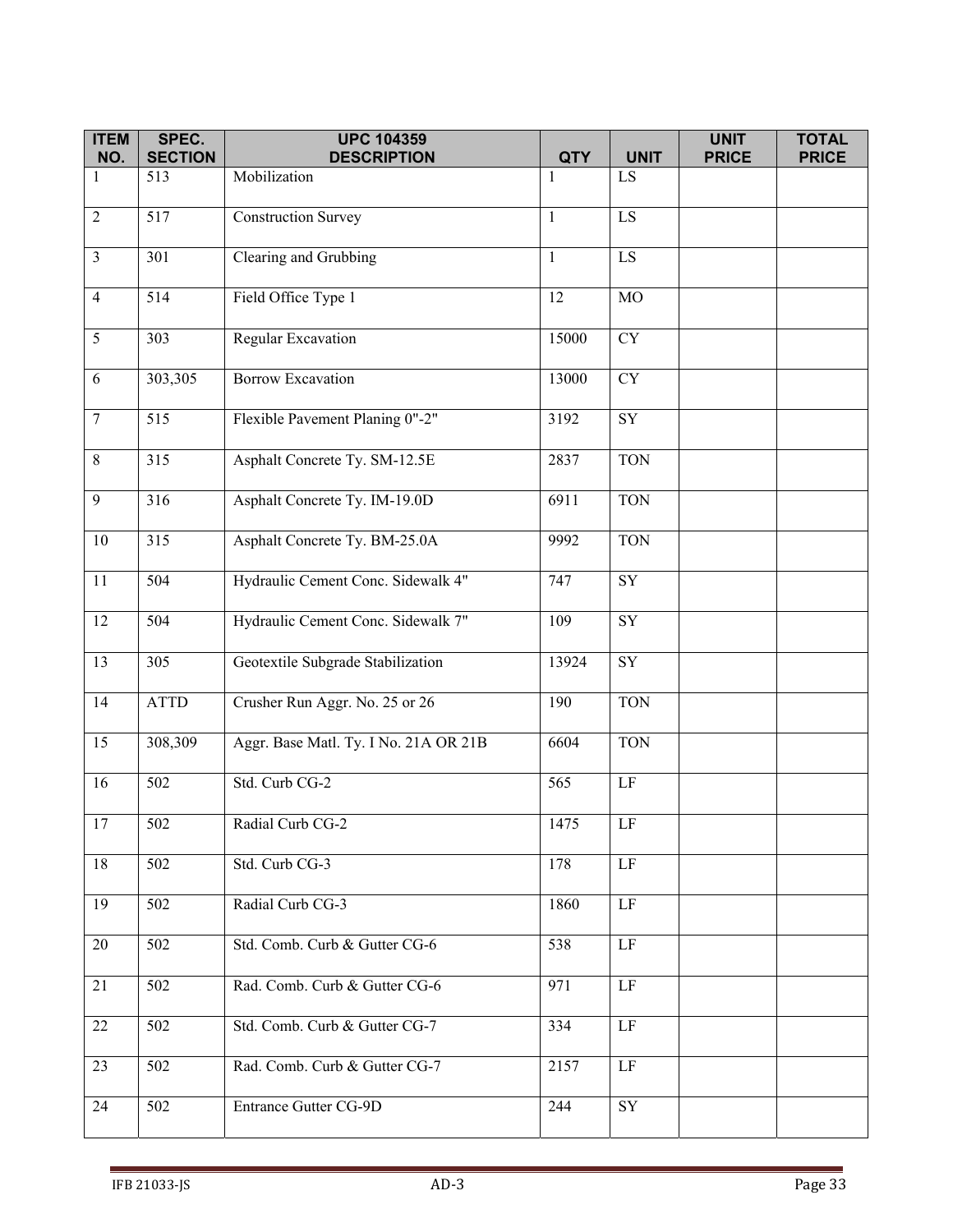| <b>ITEM</b>     | SPEC.                 | <b>UPC 104359</b>                                      |                  |                            | <b>UNIT</b>  | <b>TOTAL</b> |
|-----------------|-----------------------|--------------------------------------------------------|------------------|----------------------------|--------------|--------------|
| NO.<br>25       | <b>SECTION</b><br>504 | <b>DESCRIPTION</b><br>CG-12 Detectable Warning Surface | <b>QTY</b><br>97 | <b>UNIT</b><br>SY          | <b>PRICE</b> | <b>PRICE</b> |
|                 |                       |                                                        |                  |                            |              |              |
| $\overline{26}$ | $\overline{502}$      | Median Strip MS-1                                      | 174              | $\overline{SY}$            |              |              |
| 27              | 502                   | Sign Island SI-2                                       | 108              | ${\rm SY}$                 |              |              |
| 28              | 302                   | 15" Conc. Pipe                                         | 1313             | $\rm LF$                   |              |              |
| $\overline{29}$ | 302                   | 18" Conc. Pipe                                         | 812              | LF                         |              |              |
| 30              | 302                   | 24" Conc. Pipe                                         | 515              | $\rm LF$                   |              |              |
| 31              | $\overline{3}02$      | 30" Conc. Pipe                                         | 336              | $\rm LF$                   |              |              |
| $\overline{32}$ | $\overline{302}$      | 36" Conc. Pipe                                         | 60               | $\overline{LF}$            |              |              |
| 33              | 302                   | 18" End Section ES-1                                   | $\overline{3}$   | $\mathop{\rm EA}\nolimits$ |              |              |
| 34              | 302                   | 30" End Section ES-1                                   | $\mathbf{1}$     | EA                         |              |              |
| $\overline{35}$ | 302                   | 36" End Section ES-1                                   | 2                | EA                         |              |              |
| 36              | 302                   | Drop Inlet DI-2B, L=4'                                 | $\overline{3}$   | $\mathop{\rm EA}\nolimits$ |              |              |
| 37              | 302                   | Drop Inlet DI-3A, L=2.5'                               | $\overline{3}$   | EA                         |              |              |
| $\overline{38}$ | 302                   | Drop Inlet DI-3B, L=4'                                 | 10               | $\mathop{\rm EA}\nolimits$ |              |              |
| 39              | 302                   | Drop Inlet DI-3B, L=6'                                 | $\overline{2}$   | $\mathop{\rm EA}\nolimits$ |              |              |
| 40              | 302                   | Drop Inlet DI-3B, L=8'                                 | $\mathbf{1}$     | $\mathop{\rm EA}\nolimits$ |              |              |
| 41              | 302                   | Drop Inlet DI-3C, L=6'                                 | $\mathbf{1}$     | $\mathop{\rm EA}\nolimits$ |              |              |
| 42              | 302                   | Drop Inlet DI-3C, L=8'                                 | $\mathbf{1}$     | $\mathop{\rm EA}\nolimits$ |              |              |
| 43              | 302                   | Drop Inlet DI-3C, L=12'                                | $\overline{2}$   | EA                         |              |              |
| 44              | 302                   | Manhole, MH-1 or 2                                     | 33               | $\overline{LF}$            |              |              |
| 45              | 302                   | Frame & Cover, MH-1                                    | $\overline{9}$   | $\mathop{\rm EA}\nolimits$ |              |              |
| 46              | 302                   | DI-Precast Top (T-DI-3A)                               | $\overline{2}$   | $\mathop{\rm EA}\nolimits$ |              |              |
| 47              | 414                   | Erosion Control Stone EC-1, CL 1                       | 44               | <b>TON</b>                 |              |              |
| 48              | 414                   | Erosion Control Stone EC-1, CL A1                      | $\overline{4}$   | <b>TON</b>                 |              |              |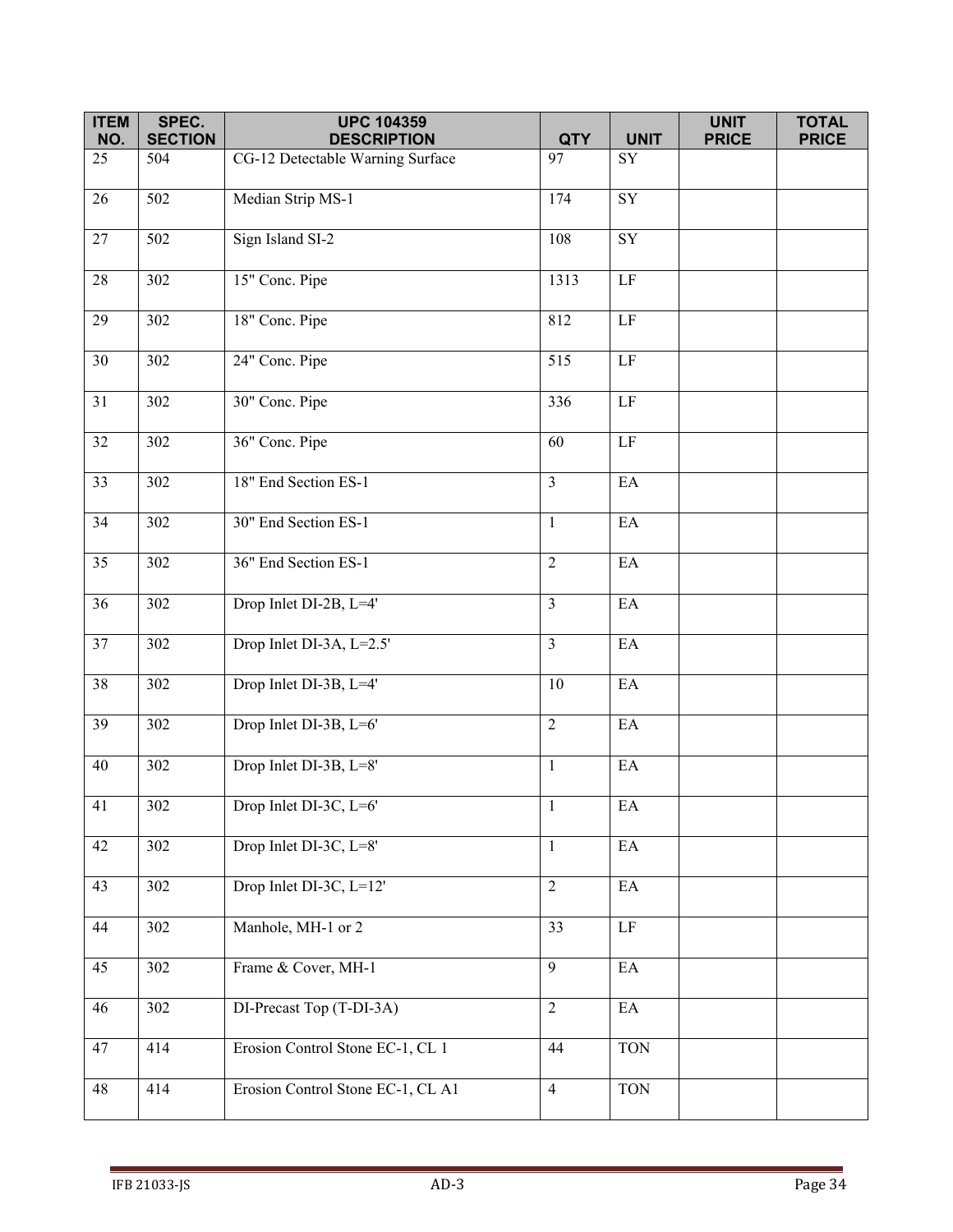| <b>ITEM</b> | SPEC.                 | <b>UPC 104359</b>                                           |                 |                            | <b>UNIT</b>  | <b>TOTAL</b> |
|-------------|-----------------------|-------------------------------------------------------------|-----------------|----------------------------|--------------|--------------|
| NO.<br>49   | <b>SECTION</b><br>510 | <b>DESCRIPTION</b><br>Modify Existing Structure             | <b>QTY</b><br>5 | <b>UNIT</b><br>EA          | <b>PRICE</b> | <b>PRICE</b> |
|             |                       |                                                             |                 |                            |              |              |
| 50          | 302                   | Storm Water Man. Drain Structure, SWM-1                     | 6               | $\rm LF$                   |              |              |
| 51          | <b>PLAN</b>           | <b>Aquatic Bench Planting</b>                               | $\mathbf{1}$    | LS                         |              |              |
| 52          | 704                   | Type B Class I Pvmt Line Mrkg 4"                            | 6845            | LF                         |              |              |
| 53          | 704                   | Type B Class I Pvmt Line Mrkg 6"                            | 9766            | LF                         |              |              |
| 54          | 704                   | Type B Class I Pvmt Line Mrkg 24"                           | 1010            | $\rm LF$                   |              |              |
| 55          | 704                   | Pvmt Symb Mrkg Sgl Turn Arrow Ty B Cl I                     | 27              | EA                         |              |              |
| 56          | $\overline{7}04$      | Pvmt Symb Mrkg Lane Reduction Arrow Ty B<br>Cl <sub>I</sub> | $\overline{2}$  | EA                         |              |              |
| 57          | 704                   | Pvmt Symb Mrkg Yield 1" x 1.5" Ty B Cl I                    | 9               | EA                         |              |              |
| 58          | 701                   | Sign Panel                                                  | 84              | $\rm SF$                   |              |              |
| 59          | 700                   | Sign Post STP-1, 2-1/2", 12 Gage                            | 297             | LF                         |              |              |
| 60          | 700                   | Conc. Sign Foundation STP-1, Type A                         | 27              | EA                         |              |              |
| 61          | 510                   | Relocate Exist. I Post Ground Mount Sign<br>Panel           | 16              | $\mathop{\rm EA}\nolimits$ |              |              |
| 62          | 303                   | Temp. Silt Fence Type A                                     | 4180            | $\rm LF$                   |              |              |
| 63          | 303                   | Inlet Protection, Type B                                    | 26              | EA                         |              |              |
| 64          | 303                   | Check Dam. Rock Ty. II                                      | 29              | $\mathop{\rm EA}\nolimits$ |              |              |
| 65          | 303                   | <b>Culvert Inlet Protection</b>                             | 5               | $\mathop{\rm EA}\nolimits$ |              |              |
| 66          | 602                   | Topsoil Class A 2"                                          | 450             | CY                         |              |              |
| 67          | 602                   | Topsoil Class B 2"                                          | 450             | ${\rm CY}$                 |              |              |
| 68          | 603                   | Regular Seed                                                | 840             | $\rm LB$                   |              |              |
| 69          | 603                   | Overseeding                                                 | 120             | $\rm LB$                   |              |              |
| $70\,$      | 603                   | Temporary Seed                                              | 120             | $\rm LB$                   |              |              |
| 71          | 603                   | Fertilizer                                                  | 1250            | $\rm LB$                   |              |              |
| 72          | 603                   | Lime                                                        | 14              | <b>TON</b>                 |              |              |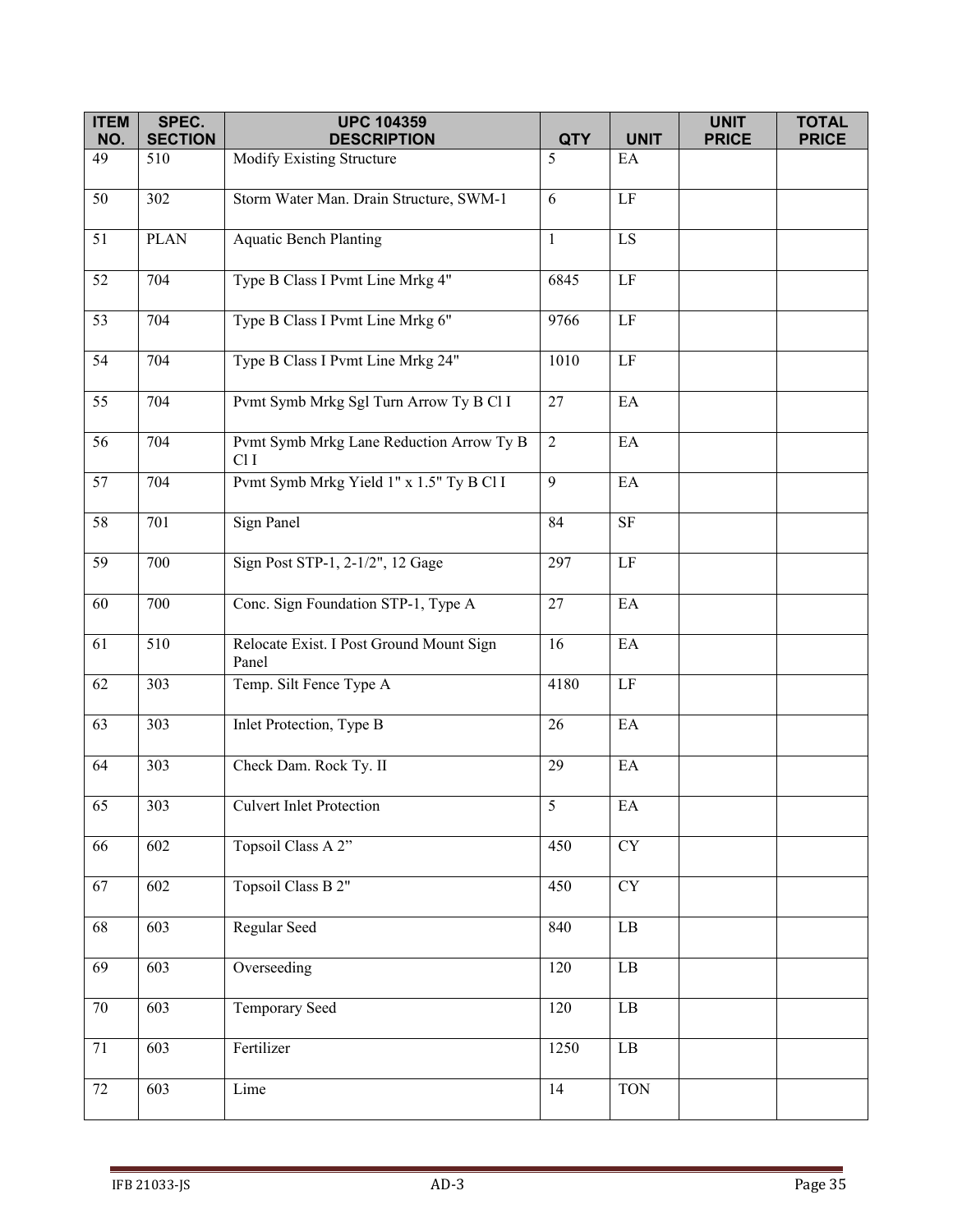| <b>ITEM</b>     | SPEC.                 | <b>UPC 104359</b>                                       |                |                            | <b>UNIT</b>  | <b>TOTAL</b> |
|-----------------|-----------------------|---------------------------------------------------------|----------------|----------------------------|--------------|--------------|
| NO.             | <b>SECTION</b>        | <b>DESCRIPTION</b>                                      | <b>QTY</b>     | <b>UNIT</b>                | <b>PRICE</b> | <b>PRICE</b> |
| 73              | 508                   | Demo of Pavement Flexible                               | 3600           | SY                         |              |              |
| 74              | $\overline{510}$      | Remove/Relocate Exist. Mailbox                          | 6              | $E$ A                      |              |              |
| 75              | 510                   | Remove Exist. Pipe                                      | 1367           | $\rm LF$                   |              |              |
| 76              | 510                   | Remove Exist. Drainage Structure                        | 12             | EA                         |              |              |
| 77              | 509                   | Flowable Backfill                                       | $\overline{3}$ | <b>CY</b>                  |              |              |
| 78              | 516                   | Closing Well                                            | $\overline{2}$ | EA                         |              |              |
| 79              | 700                   | 4 Conductor Cable                                       | 2820           | $\rm LF$                   |              |              |
| $\overline{80}$ | 700                   | 6 Conductor Cable                                       | 11109          | LF                         |              |              |
| 81              | 808                   | Fiber Optic Cable 144 Strand                            | 2388           | $\rm LF$                   |              |              |
| 82              | 808                   | Fiber Optic Drop Cable 12 Strand                        | 198            | $\rm LF$                   |              |              |
| 83              | 808                   | Underground Splice Enclosure                            | $\mathbf{1}$   | EA                         |              |              |
| 84              | 809                   | Managed Field Ethernet Switch 100 MBPS                  | $\mathbf{1}$   | EA                         |              |              |
| 85              | 809                   | Distribution SFP Module 100 MBPS, LC, and<br>Short Haul | $\overline{2}$ | EA                         |              |              |
| 86              | 700                   | 2" PVC Conduit (SCH. 40)                                | 2131           | $\rm LF$                   |              |              |
| 87              | 700                   | 2" HDPE Conduit (SCH. 80)                               | 855            | $\rm LF$                   |              |              |
| $88\,$          | 700                   | Trench Excavation ECI-1                                 | 2131           | $\rm LF$                   |              |              |
| 89              | 700                   | Bored Conduit 2"                                        | 855            | LF                         |              |              |
| 90              | 700                   | Junction Box JB-S1                                      | 29             | EA                         |              |              |
| 91              | 700                   | Junction Box JB-S2                                      | 8              | EA                         |              |              |
| 92              | 700                   | Junction Box JB-S3                                      | $\mathbf{1}$   | EA                         |              |              |
| 93              | 700                   | Electrical Service SE-9 Type B                          | $\mathbf{1}$   | $\mathop{\rm EA}\nolimits$ |              |              |
| 94              | 705                   | Control Center CCW-1 Type B                             | $\mathbf{1}$   | EA                         |              |              |
| $\overline{95}$ | <b>ATTD</b>           | <b>Lighting Controller Gateway</b>                      | $\mathbf{1}$   | $\mathop{\rm EA}\nolimits$ |              |              |
| 96              | $\operatorname{ATTD}$ | <b>Lighting Controller Node</b>                         | 29             | $\rm EA$                   |              |              |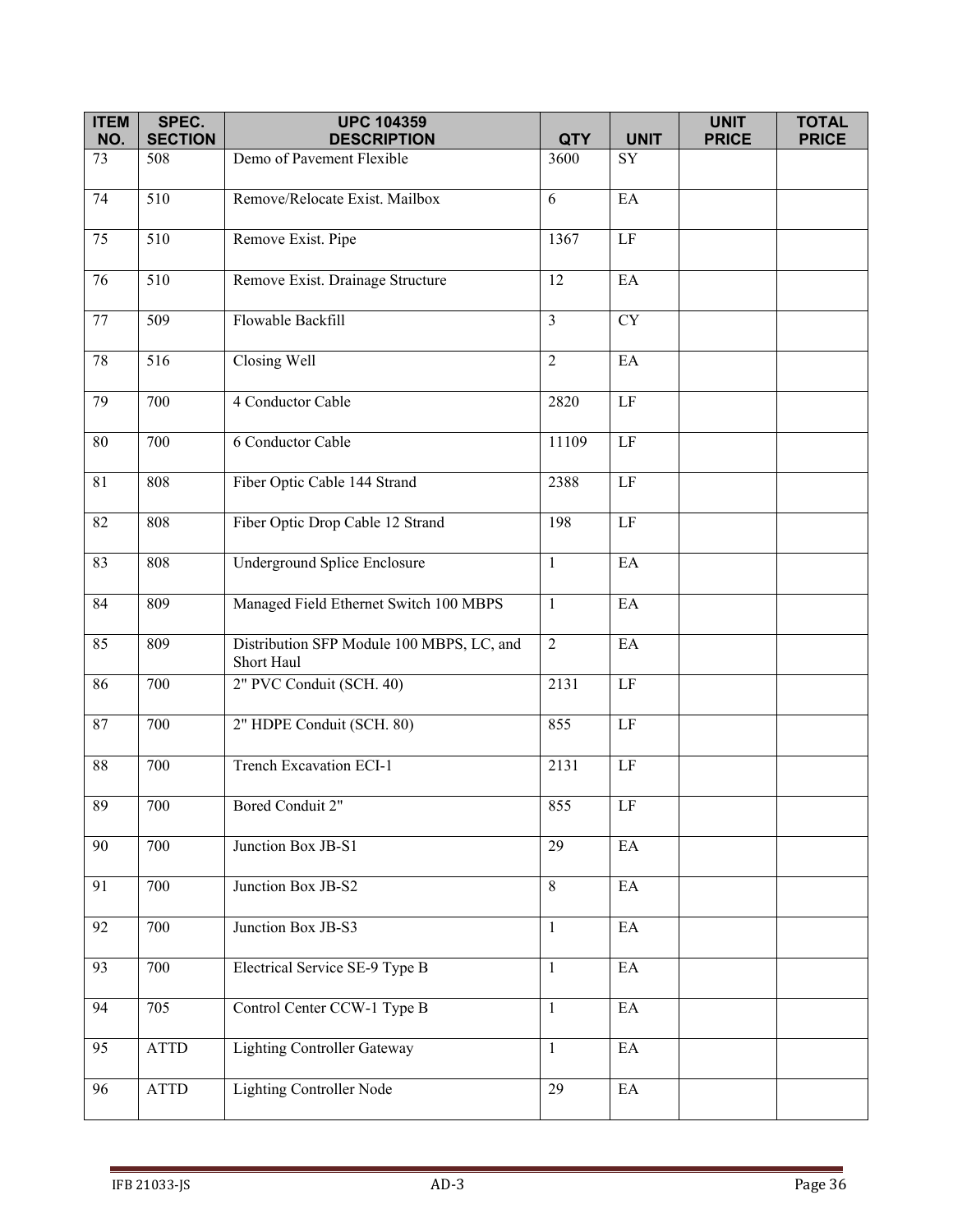| <b>ITEM</b> | SPEC.          | <b>UPC 104359</b>                                                    |                |             | <b>UNIT</b>  | <b>TOTAL</b> |
|-------------|----------------|----------------------------------------------------------------------|----------------|-------------|--------------|--------------|
| NO.         | <b>SECTION</b> | <b>DESCRIPTION</b>                                                   | <b>QTY</b>     | <b>UNIT</b> | <b>PRICE</b> | <b>PRICE</b> |
| 97          | <b>ATTD</b>    | Roadway Luminaire (35FT MH, Dual 12FT<br>Arms, 244W)                 | 7              | EA          |              |              |
| 98          | <b>ATTD</b>    | Roadway Luminaire (35FT MH, 12FT Arms,<br>244W)                      | 10             | EA          |              |              |
| 99          | <b>ATTD</b>    | Roadway Luminaire (35FT MH, 8FT Arms,<br>244W)                       | 5              | EA          |              |              |
| 100         | <b>ATTD</b>    | City Standard Traffic Signal Cabinet                                 | $\mathbf{1}$   | EA          |              |              |
| 101         | <b>ATTD</b>    | City Standard Traffic Signal Controller                              | $\mathbf{1}$   | EA          |              |              |
| 102         | 700            | Concrete Foundation (CF-3)                                           | $\mathbf{1}$   | EA          |              |              |
| 103         | 703            | Uninterruptible Power Supply Cabinet<br>(Detached)                   | $\mathbf{1}$   | EA          |              |              |
| 104         | <b>ATTD</b>    | Traffic UPS System with Natural Gas<br>Generator Backup              | $\mathbf{1}$   | EA          |              |              |
| 105         | 700            | Pedestal Pole (PF-2 10')                                             | $\overline{2}$ | EA          |              |              |
| 106         | 700            | Pedestal Pole (PF-2 6')                                              | $\mathbf{1}$   | EA          |              |              |
| 107         | 700            | Concrete Foundation (PF-2)                                           | $\overline{3}$ | EA          |              |              |
| 108         | 700            | Signal Pole (MP-3, Type A)                                           | $\mathbf{1}$   | EA          |              |              |
| 109         | 700            | Signal Pole (MP-3, Type B1)                                          | $\overline{2}$ | EA          |              |              |
| 110         | 700            | Signal Pole (MP-3, Type E1)                                          | $\mathbf{1}$   | EA          |              |              |
| 111         | 700            | Mast Arm (45')                                                       | $\mathbf{1}$   | $\rm EA$    |              |              |
| 112         | 700            | Mast Arm (50')                                                       | $\mathbf{1}$   | EA          |              |              |
| 113         | 700            | Mast Arm (65')                                                       | $\mathbf{1}$   | EA          |              |              |
| 114         | 700            | Mast Arm (70')                                                       | $\mathbf{1}$   | EA          |              |              |
| 115         | 700            | Concrete Foundation (PF-8, no wing walls)                            | $\overline{4}$ | EA          |              |              |
| 116         | 703            | Traffic Signal Head Section, (LED 12",<br>Retroreflective Backplate) | 54             | EA          |              |              |
| 117         | 703            | Pedestrian Signal Head (SP-8)                                        | 6              | EA          |              |              |
| 118         | 703            | Hanger Assembly (SM-3 One-Way)                                       | 18             | EA          |              |              |
| 119         | 703            | Hanger Assembly (SMB-3 One-Way)                                      | 6              | EA          |              |              |
| 120         | 701            | Sign Panel                                                           | 13             | $\rm{SF}$   |              |              |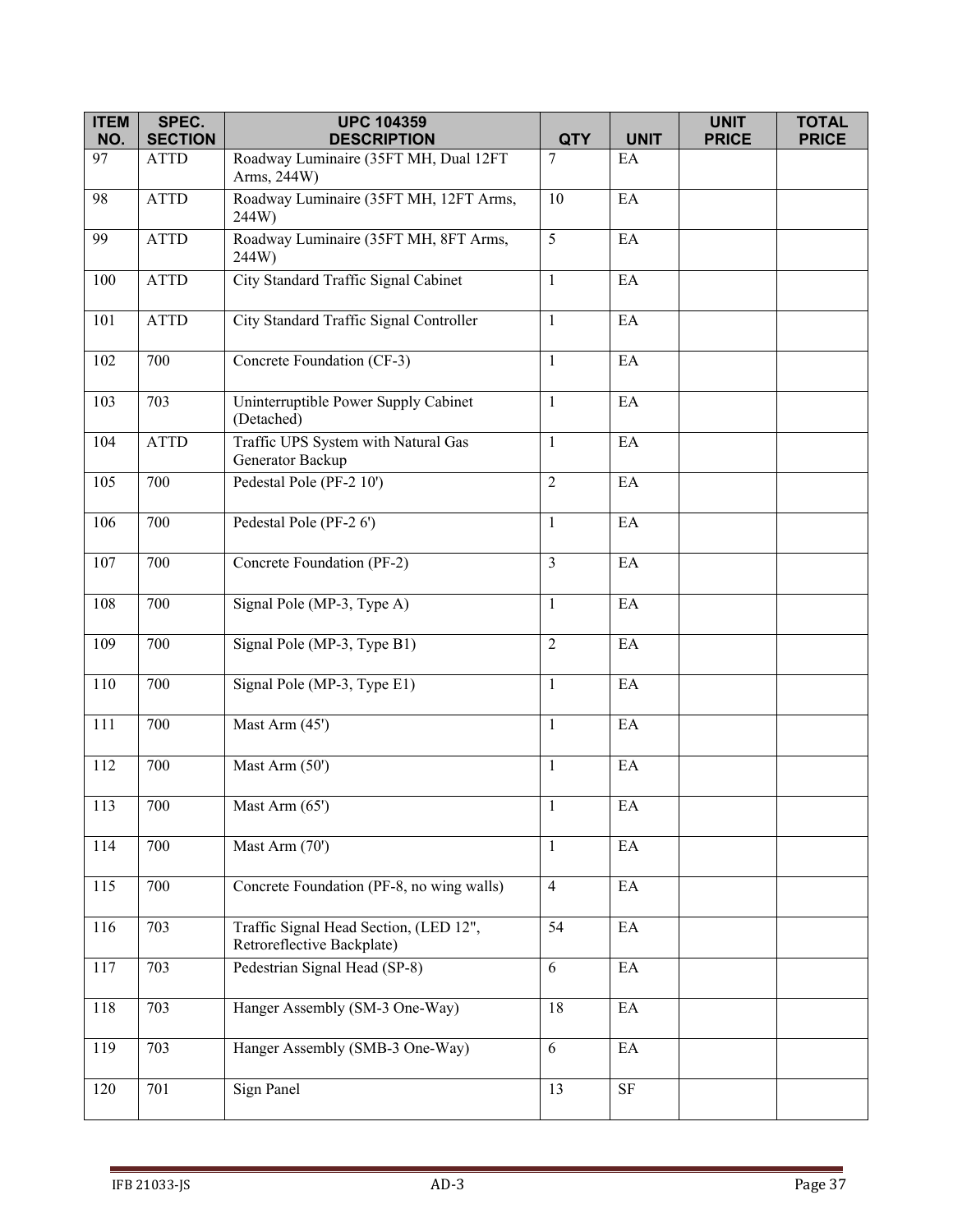| <b>ITEM</b><br>NO. | SPEC.<br><b>SECTION</b> | <b>UPC 104359</b><br><b>DESCRIPTION</b>                         | <b>QTY</b>     | <b>UNIT</b>                | <b>UNIT</b><br><b>PRICE</b> | <b>TOTAL</b><br><b>PRICE</b> |
|--------------------|-------------------------|-----------------------------------------------------------------|----------------|----------------------------|-----------------------------|------------------------------|
| 121                | 703                     | Pedestrian Actuation (PA-2)                                     | 5              | EA                         |                             |                              |
|                    |                         |                                                                 |                |                            |                             |                              |
| 122                | 703                     | Pedestrian Actuation (PA-4)                                     | $\mathbf{1}$   | EA                         |                             |                              |
| 123                | 700                     | Electrical Service (SE-5)                                       | $\mathbf{1}$   | EA                         |                             |                              |
| 124                | 700                     | Electrical Service Grounding Electrode (10-<br>foot)            | $\mathbf{1}$   | EA                         |                             |                              |
| 125                | 700                     | Junction Box (JB-S1)                                            | $\mathfrak{Z}$ | $\mathop{\rm EA}\nolimits$ |                             |                              |
| 126                | 700                     | Junction Box (JB-S2)                                            | $\overline{4}$ | EA                         |                             |                              |
| 127                | 700                     | Junction Box (JB-S3)                                            | $\mathbf{1}$   | EA                         |                             |                              |
| 128                | 700                     | Conduit (2" GRS)                                                | 20             | LF                         |                             |                              |
| 129                | 700                     | Conduit (2" PVC)                                                | 50             | $\rm LF$                   |                             |                              |
| 130                | 700                     | Conduit (3" PVC)                                                | 135            | $\rm LF$                   |                             |                              |
| 131                | 700                     | Bored Conduit (3" HDPE)                                         | 880            | LF                         |                             |                              |
| 132                | 700                     | Conduit (4" PVC)                                                | 20             | LF                         |                             |                              |
| 133                | 700                     | Bored Conduit (4" HDPE)                                         | 280            | $\rm LF$                   |                             |                              |
| 134                | 700                     | Conductor Cable, 1C/6 AWG                                       | 400            | LF                         |                             |                              |
| 135                | 700                     | Conductor Cable, 2C/14 AWG                                      | 1300           | $\rm LF$                   |                             |                              |
| 136                | 700                     | Conductor Cable, 5C/14 AWG                                      | 3600           | $\rm LF$                   |                             |                              |
| 137                | 700                     | Conductor Cable, 7C/14 AWG                                      | 1500           | LF                         |                             |                              |
| 138                | 700                     | Conductor Cable, 3C/12 AWG                                      | 1100           | $\rm LF$                   |                             |                              |
| 139                | 703                     | <b>Emergency Vehicle Preemption Detection</b><br>System (4 Way) | $\mathbf{1}$   | EA                         |                             |                              |
| 140                | 703                     | <b>Emergency Vehicle Preemption Detector Cable</b>              | 1200           | LF                         |                             |                              |
| 141                | <b>ATTD</b>             | Wifi Detector                                                   | $\mathbf{1}$   | EA                         |                             |                              |
| 142                | <b>ATTD</b>             | Video Detection System                                          | $\mathbf{1}$   | EA                         |                             |                              |
| 143                | ATTD                    | Video Detection Cable                                           | 1850           | $\rm LF$                   |                             |                              |
| 144                | ATTD                    | Pan/Tilt/Zoom Camera and Equipment                              | $\mathbf{1}$   | $\rm EA$                   |                             |                              |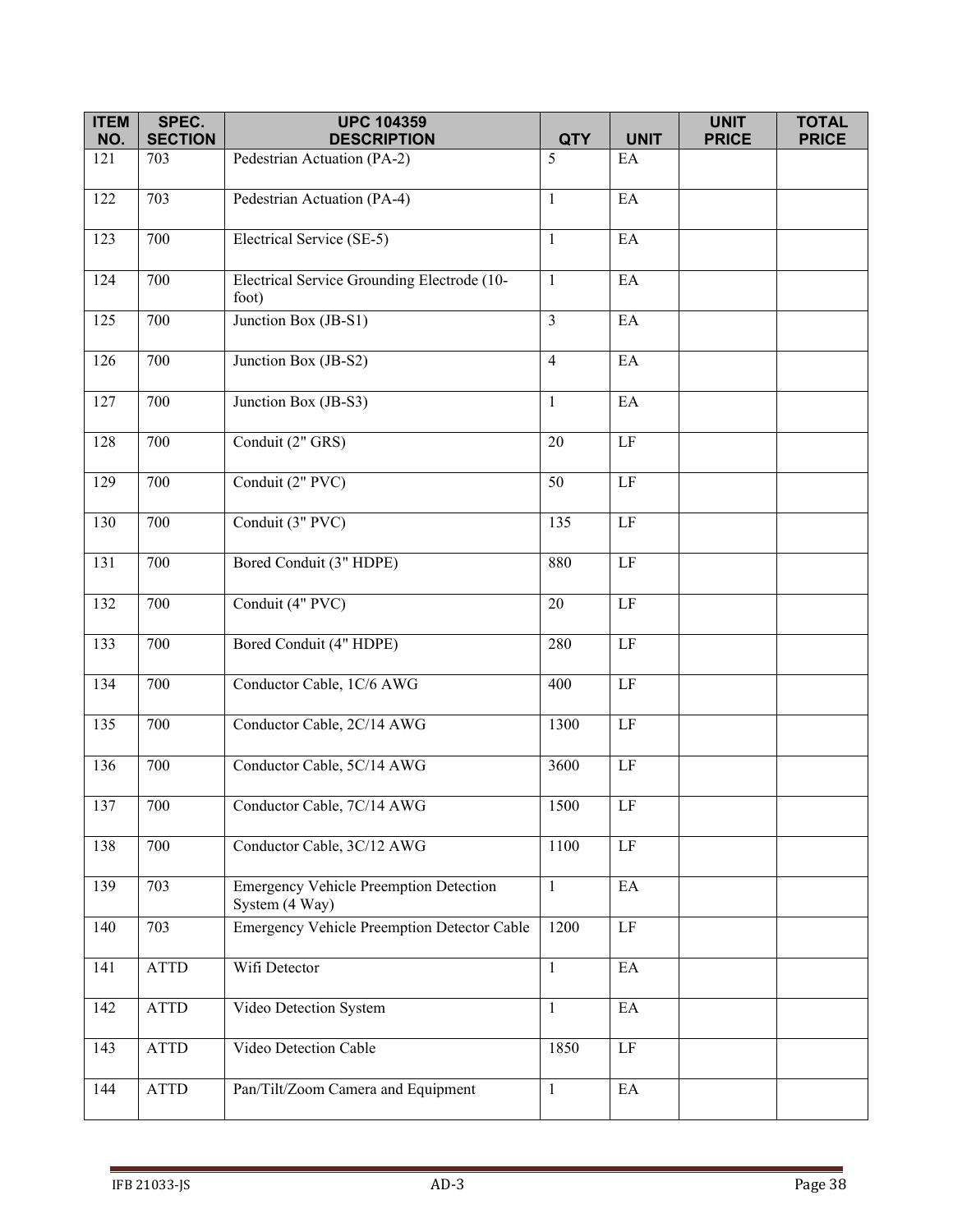| <b>ITEM</b> | SPEC.            | <b>UPC 104359</b>                                                                                        |                |                            | <b>UNIT</b>  | <b>TOTAL</b> |
|-------------|------------------|----------------------------------------------------------------------------------------------------------|----------------|----------------------------|--------------|--------------|
| NO.         | <b>SECTION</b>   | <b>DESCRIPTION</b>                                                                                       | <b>QTY</b>     | <b>UNIT</b>                | <b>PRICE</b> | <b>PRICE</b> |
| 145         | <b>ATTD</b>      | Pan/Tilt/Zoom Cable                                                                                      | 100            | $\rm LF$                   |              |              |
| 146         | <b>ATTD</b>      | LED Internally Illuminated Street Name Sign<br>(96", Mast Arm Mounted, Single Face, Single<br>Text Line) | $\overline{2}$ | EA                         |              |              |
| 147         | <b>ATTD</b>      | LED Internally Illuminated Street Name Sign<br>(96", Mast Arm Mounted, Single Face, Double<br>Text Line) | $\overline{2}$ | EA                         |              |              |
| 148         | 700              | Trench Excavation (ECI-1)                                                                                | 150            | $\rm LF$                   |              |              |
| 149         | <b>ATTD</b>      | Remove Existing Signal Equipment                                                                         | 1              | LS                         |              |              |
| 150         | 511              | <b>Allaying Dust</b>                                                                                     | 200            | HR                         |              |              |
| 151         | 512              | Group 2 Channelizing Devices                                                                             | 26040          | <b>DAY</b>                 |              |              |
| 152         | 512              | Type III 3 Barricade 8'                                                                                  | $\tau$         | EA                         |              |              |
| 153         | 512              | Traffic Barrier Ser. Conc. MB-7D PC                                                                      | 3399           | $\rm LF$                   |              |              |
| 154         | 512              | Electronic Arrow Board                                                                                   | 1800           | HR                         |              |              |
| 155         | 512              | <b>Truck Mounted Attenuator</b>                                                                          | 1800           | <b>HR</b>                  |              |              |
| 156         | 512              | Impact Atten. Ser. Ty. 1 TL-3, >=40 MPH                                                                  | 12             | EA                         |              |              |
| 157         | 512              | Port. Changeable Mess. Sign                                                                              | 2688           | <b>HR</b>                  |              |              |
| 158         | 512              | Flagger Service                                                                                          | 80             | <b>HR</b>                  |              |              |
| 159         | <b>ATTD</b>      | <b>Uniformed Flaggers</b>                                                                                | 96             | <b>HR</b>                  |              |              |
| 160         | 512              | Eradication of Exist. Linear Pvmt Marking                                                                | 10000          | $\rm LF$                   |              |              |
| 161         | 512              | Type D Class II Temp Pvmt Mrkg 4"                                                                        | 26000          | $\rm LF$                   |              |              |
| 162         | 512              | Type D Class II Temp Pvmt Mrkg 6"                                                                        | 13000          | $\rm LF$                   |              |              |
| 163         | 512              | Type D Class II Temp Pvmt Mrkg 24"                                                                       | 530            | $\rm LF$                   |              |              |
| 164         | 512              | Sign Wood Post 4" x 4"                                                                                   | 40             | $\rm LF$                   |              |              |
| 165         | 512              | Temporary (Construction) Sign                                                                            | 64             | <b>SF</b>                  |              |              |
| 166         | 512              | Temp. Pvmt Symbol Mrkg (Single Turn<br>Arrow), Ty. A                                                     | $\,8\,$        | $\rm EA$                   |              |              |
| 167         | $\overline{5}12$ | Temporary Traffic Control Signal (Manning<br>Bridge Road)                                                | $\mathbf{1}$   | LS                         |              |              |
| 168         | 520              | Fire Hydrant                                                                                             | $\mathbf{1}$   | $\mathop{\rm EA}\nolimits$ |              |              |